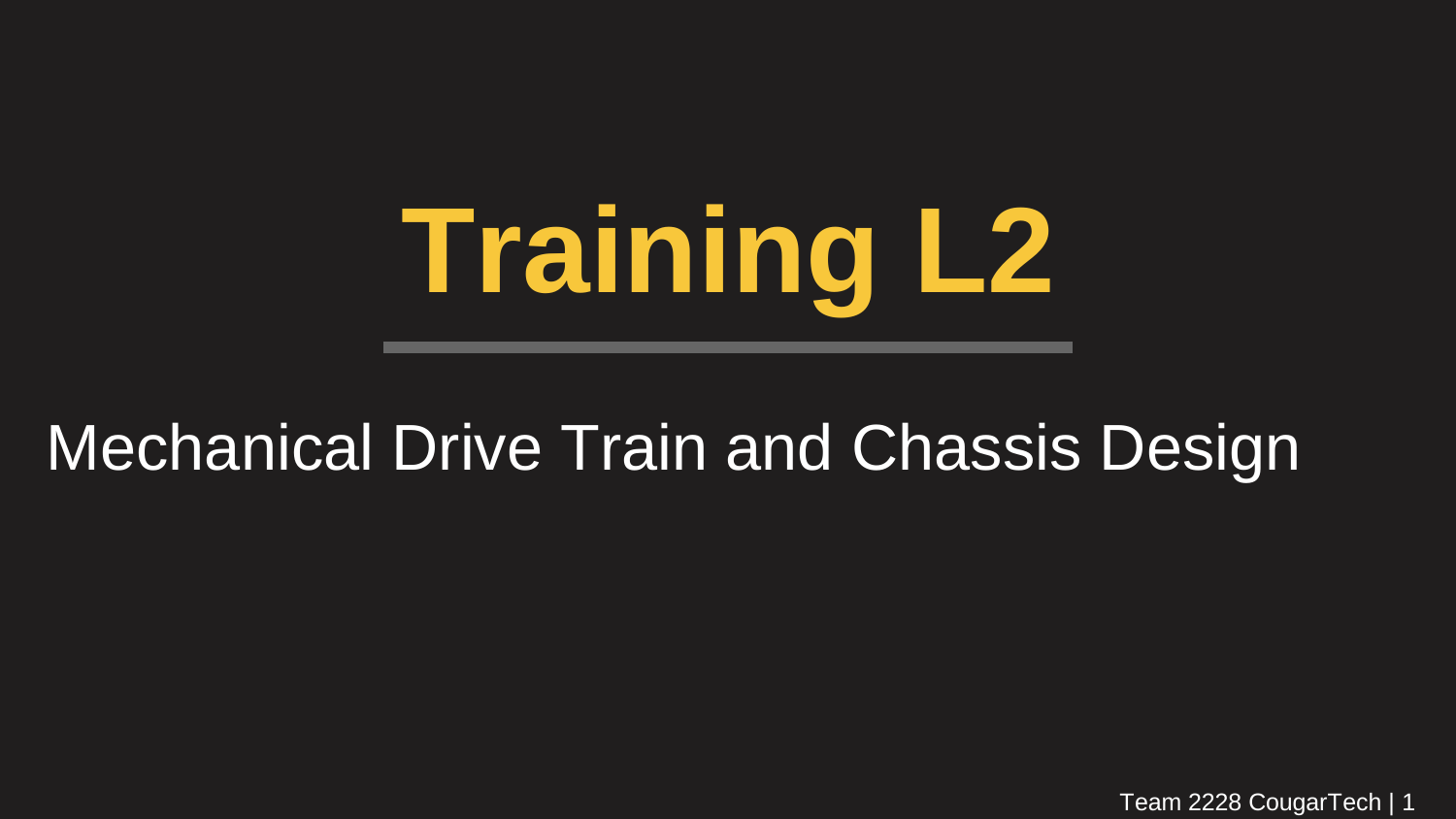# **Objectives**

- Understand:
- □ Understand the mechanical Chassis Design
- $\Box$  Understand the mechanical Drive Train Types
- $\Box$  Understand Center of gravity

Note: References for this training is listed in the mechanical handbook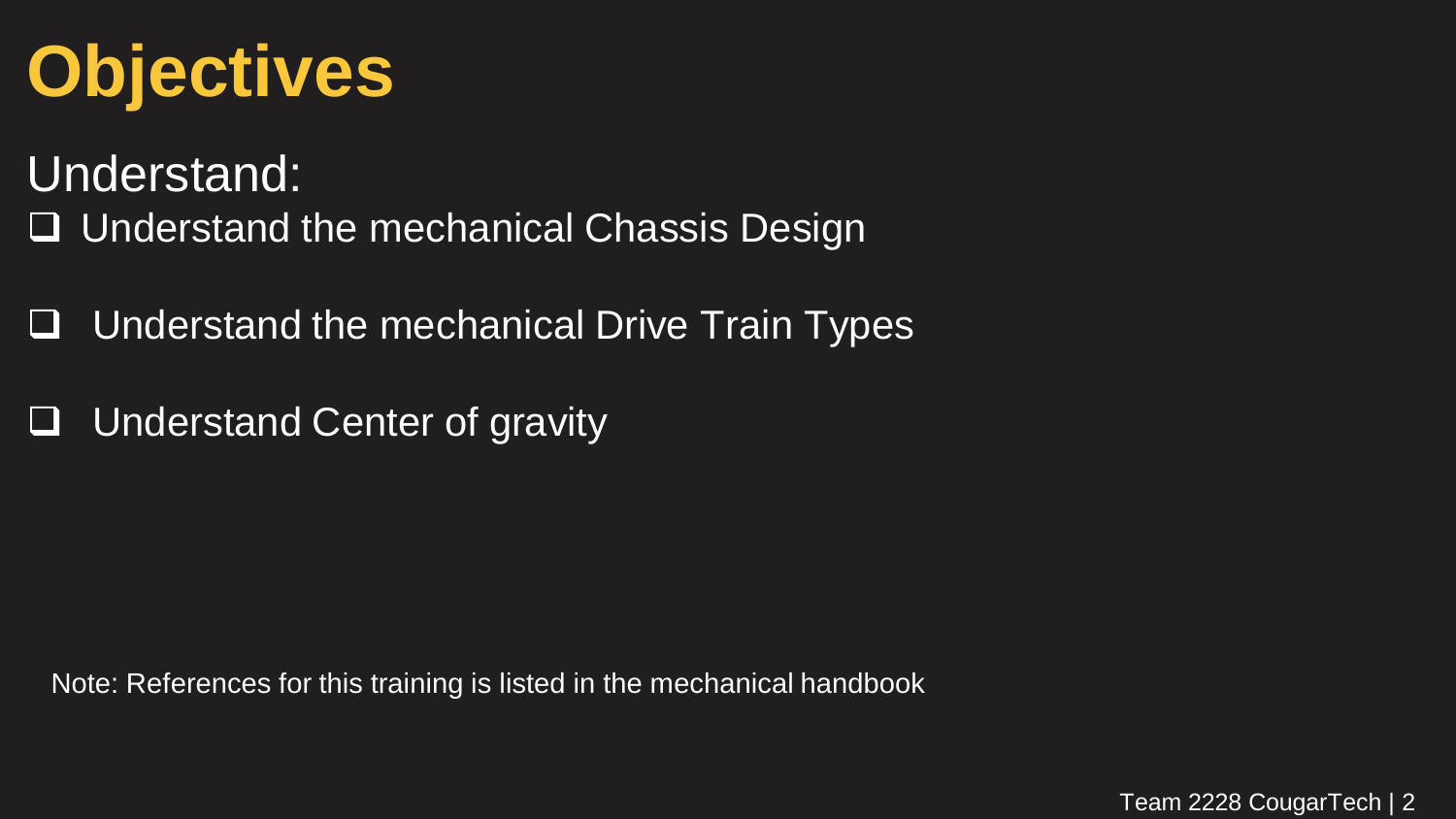### **FIRST Chassis characteristics**

#### **Structure:**

- •The size of the chassis is approx 30in x 30in x 6in
- It should be strong and level for the robot frame which the robot mechanisms are connected to.
- Goal weight to be under 30lbs, total weight of robot is typically under 120lbs

#### **Mobility:**

- It provides robot mobility through the arrangement and type of wheels used
- It provides a structure to mount the robot wheel power transmission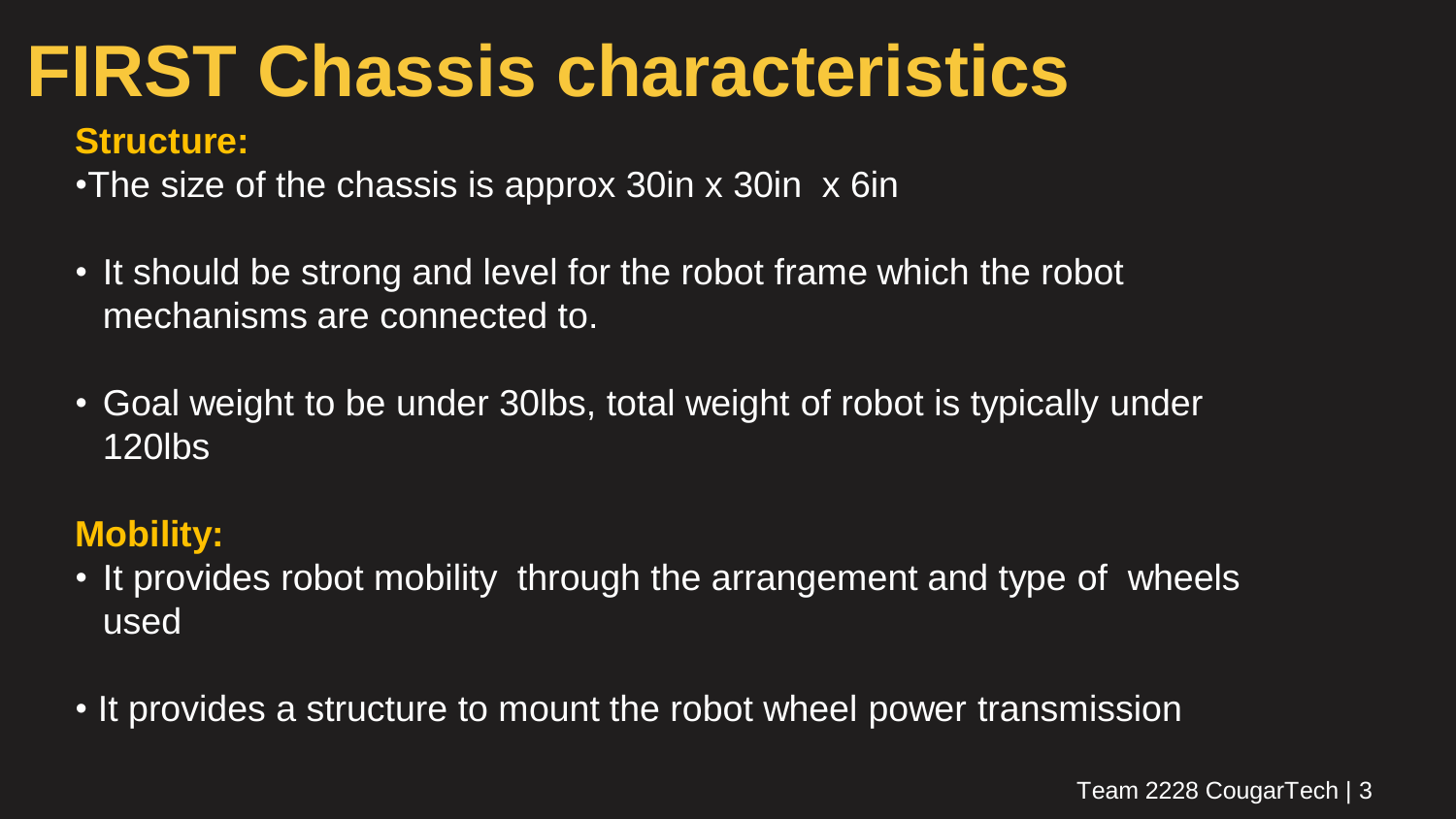### **FIRST Chassis Examples**

#### AndyMark C-frame chassis-9lbs AndyMark Am14U2 -23lbs



Vex Robotics –VersaFrame- 8.4lbs



Note: 1 CIM motor/gearbox  $\sim$  5.6lbs



Vex Robotics –VersaChassis VersaTube-1x2 59in-3.28lbs

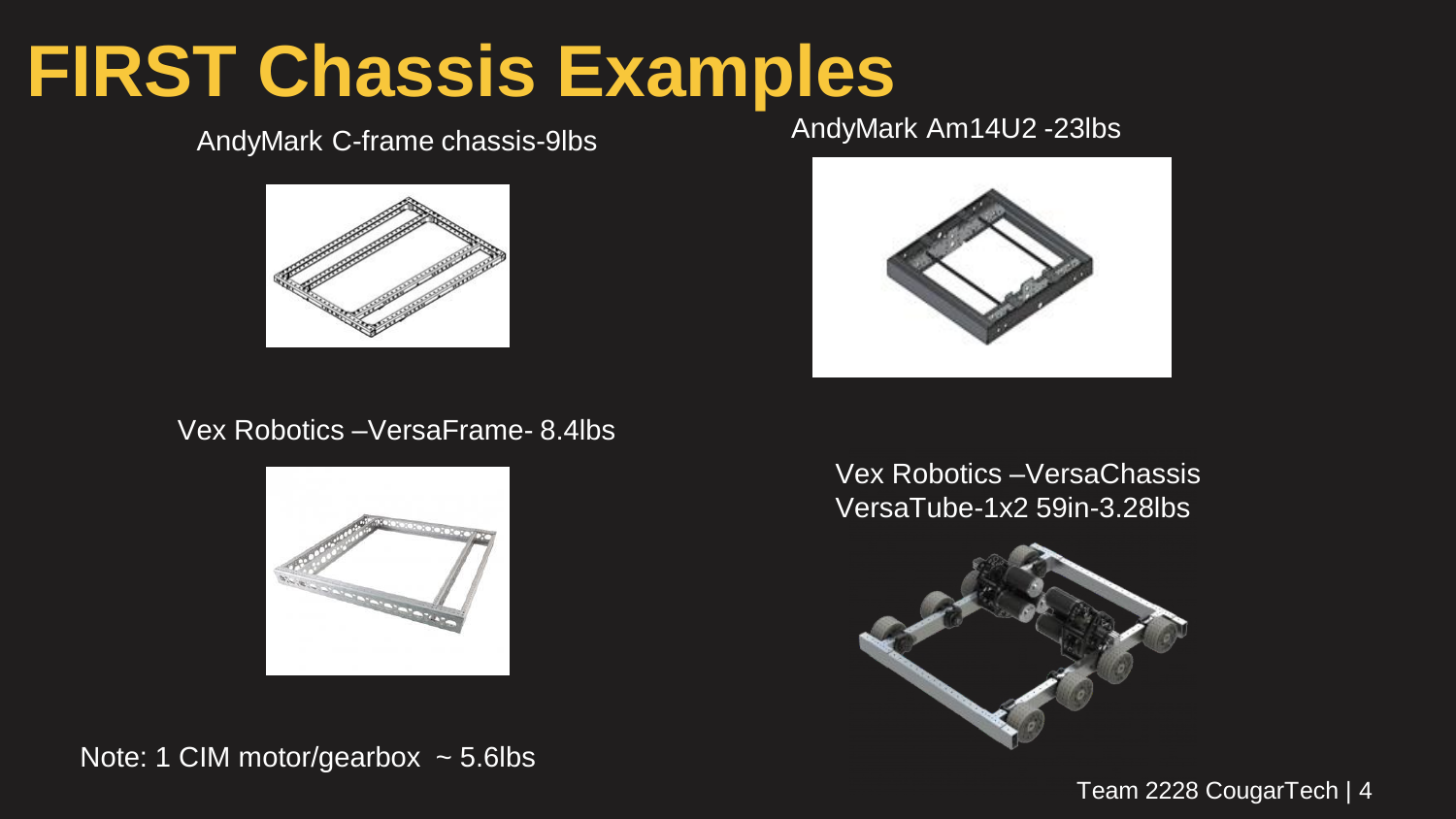

Team 2228 CougarTech | 5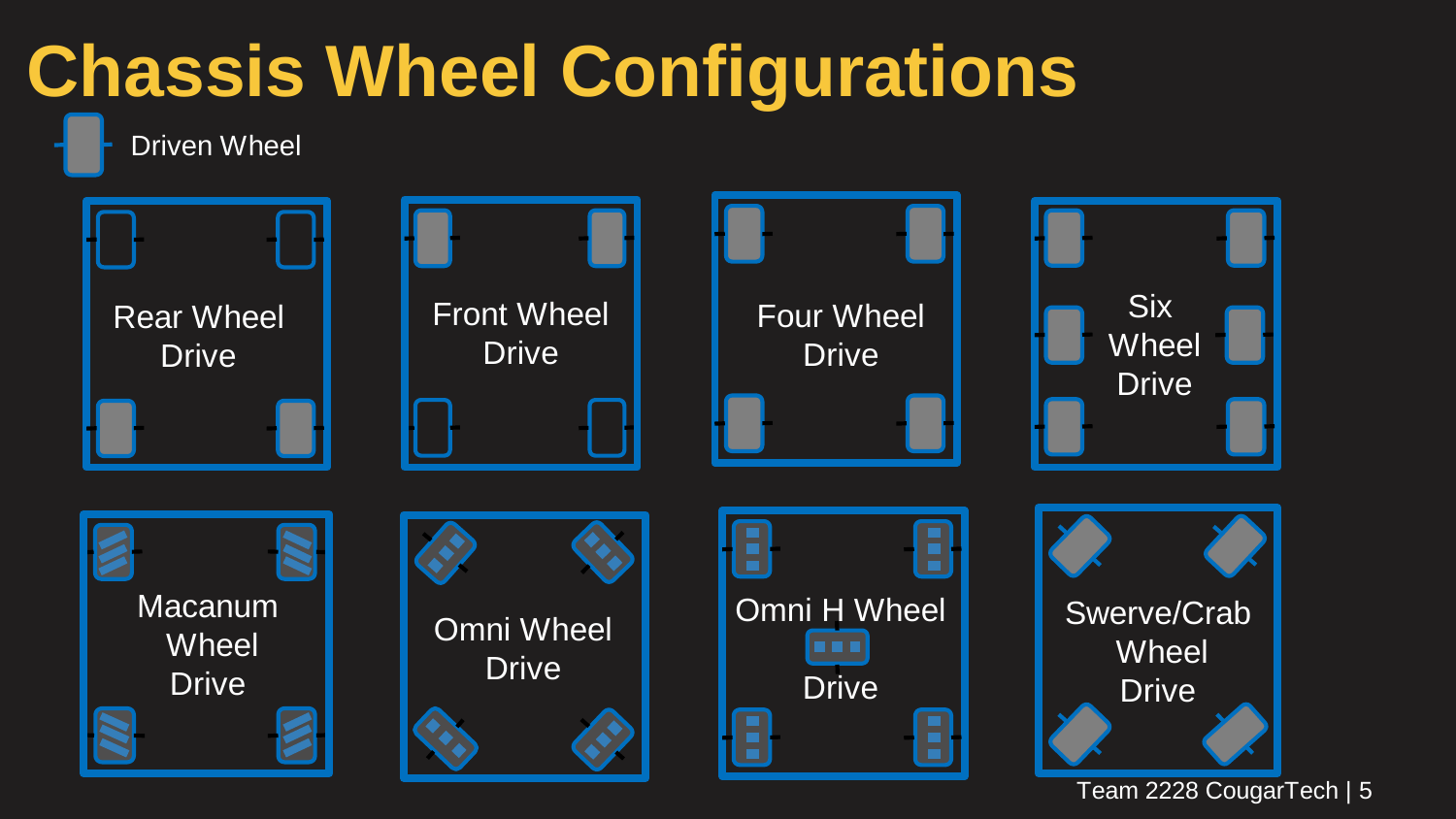### **Chassis Wheel Base**



For agile turning Ratio of Track to Wheel base length: (2.0 to 2.5) : 1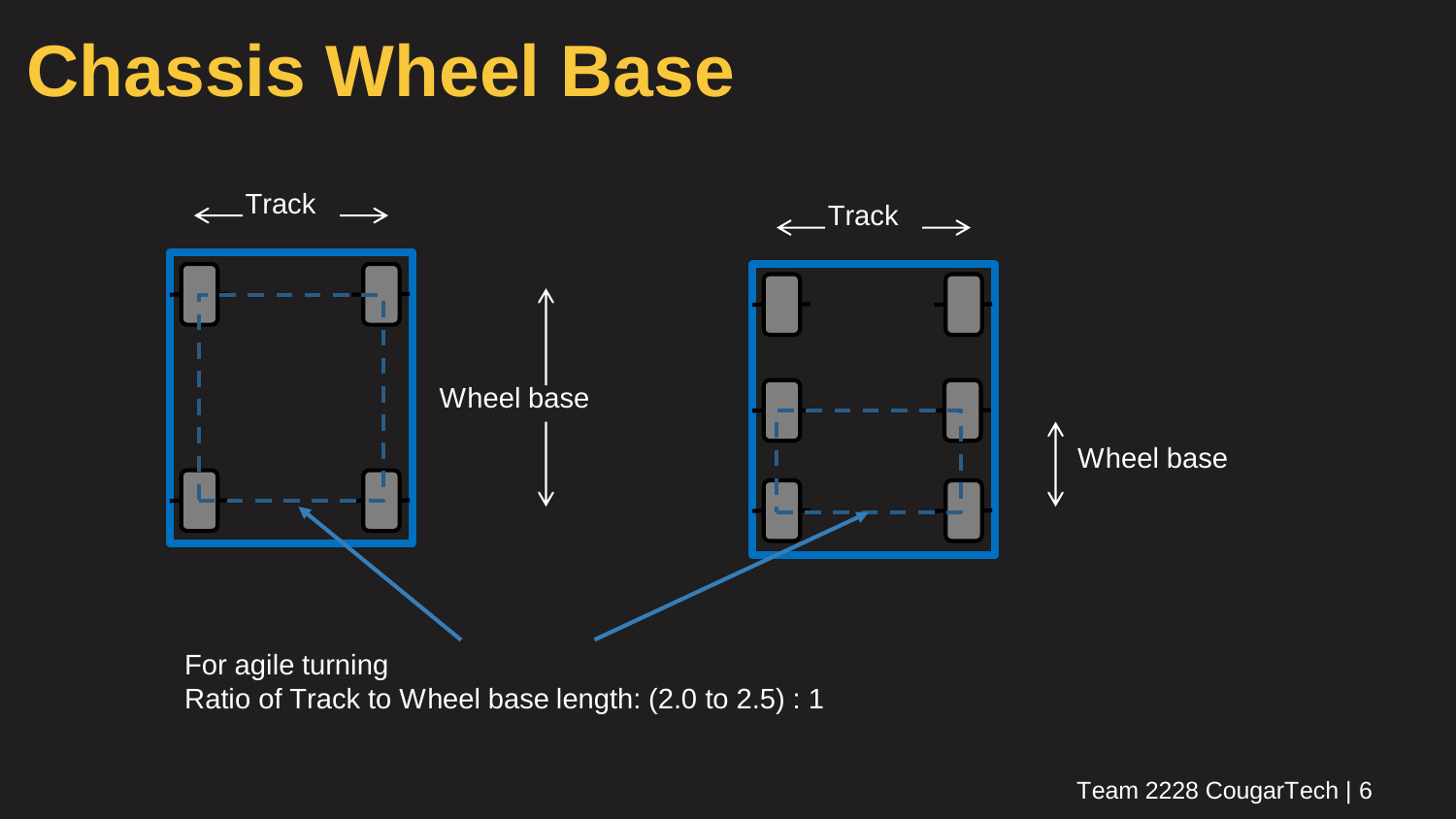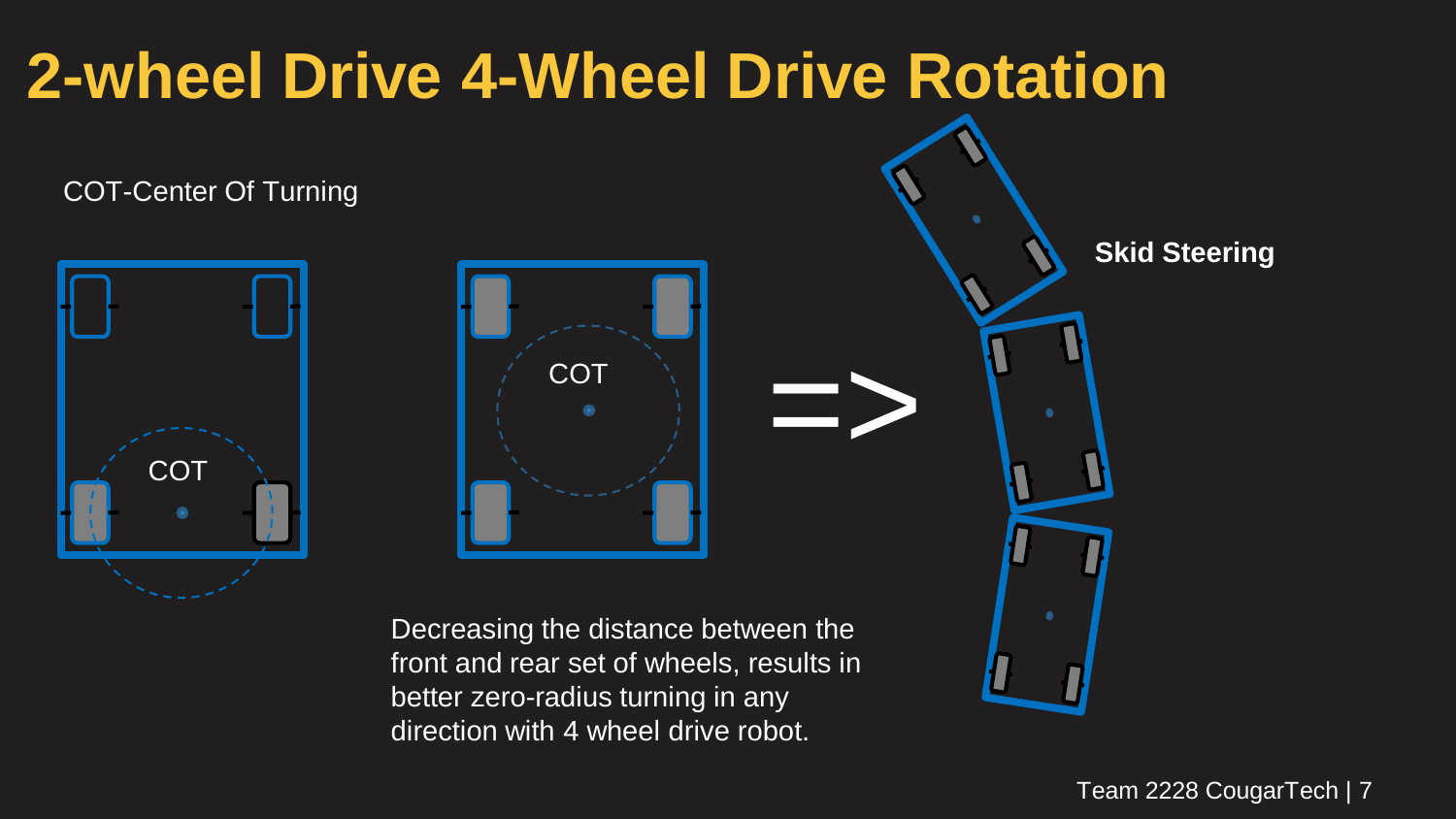### **Holonomic Drive Motions**

#### Omni Wheel Motion



#### Macanum Wheel Motion

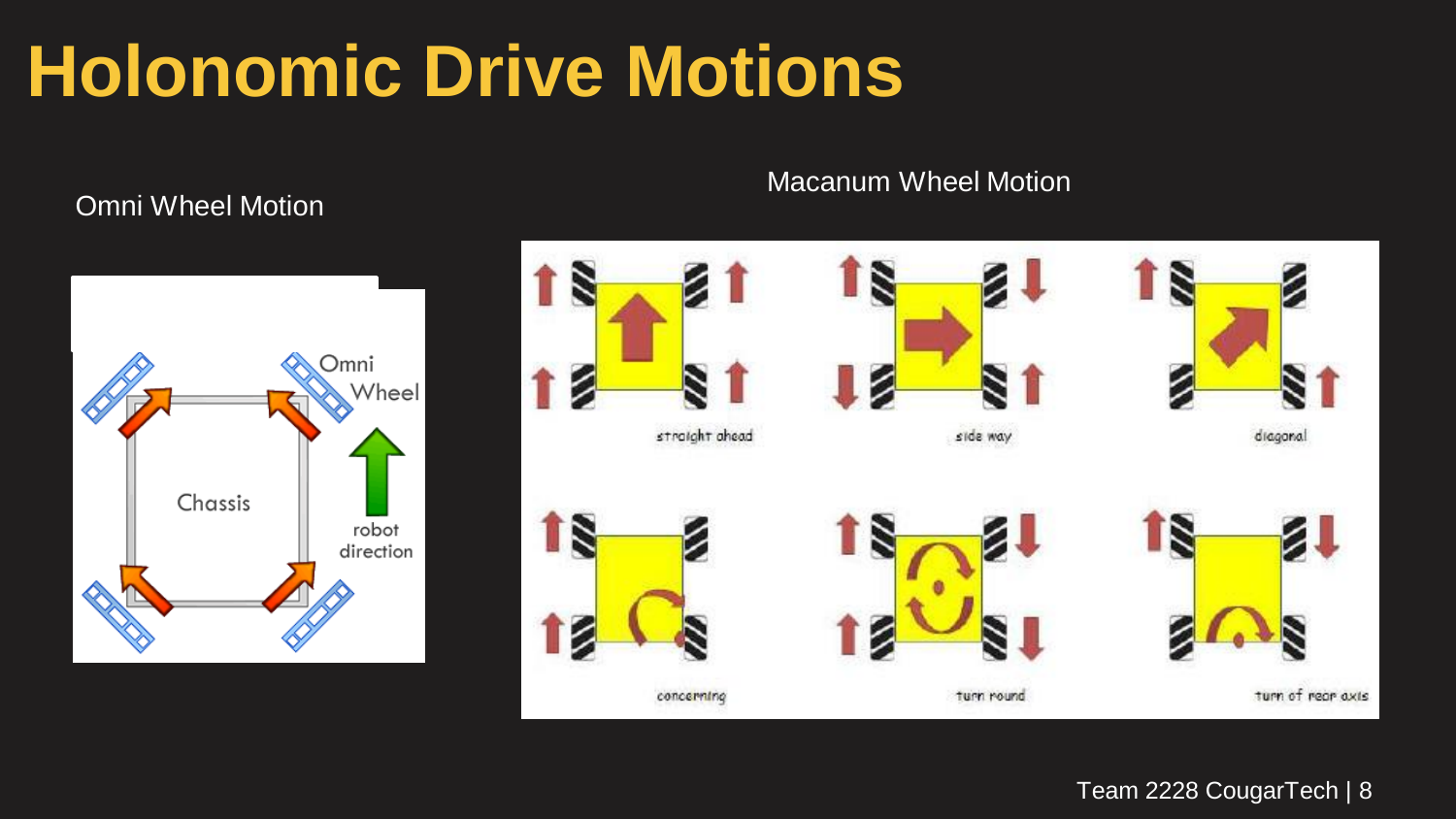### **Robot Wheel Examples**



Wheel Coefficient of Friction(COF): Soft "sticky" materials have higher COF Hard, smooth, shiny materials have lower COF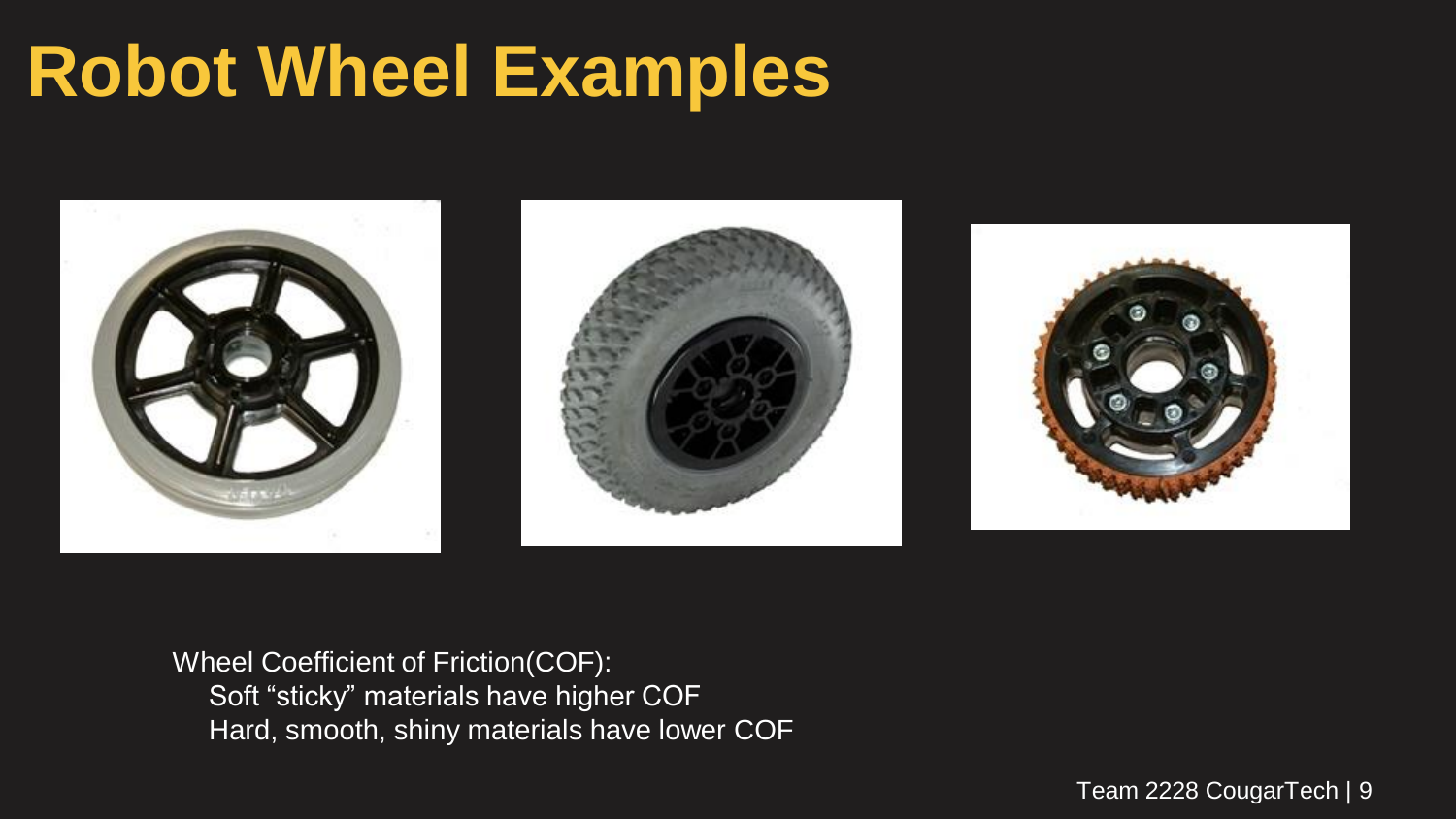### **Holonomic Wheel Examples**

#### Omni Wheels





#### Macanum Wheels

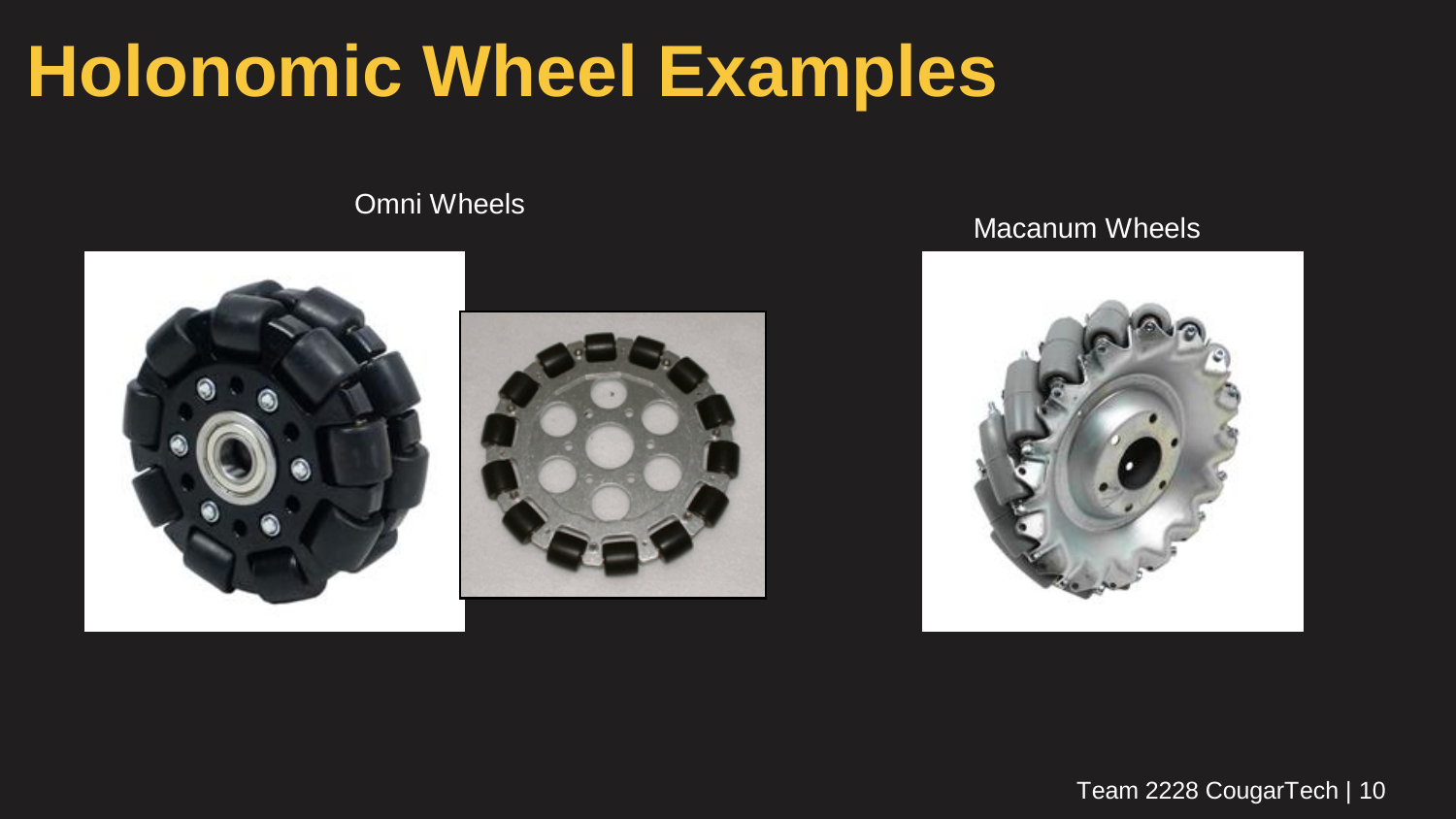# **Four Wheel Configuration (4WD)**

#### **Characteristics:**

• Gearbox in middle with chains/belts to each wheel

- Faster than two wheel
- Better traction than two wheel

#### **Issues:**

- Suffers at turning short wheel base improves turn radius
- Has been outdated by offset 6 wheel configuration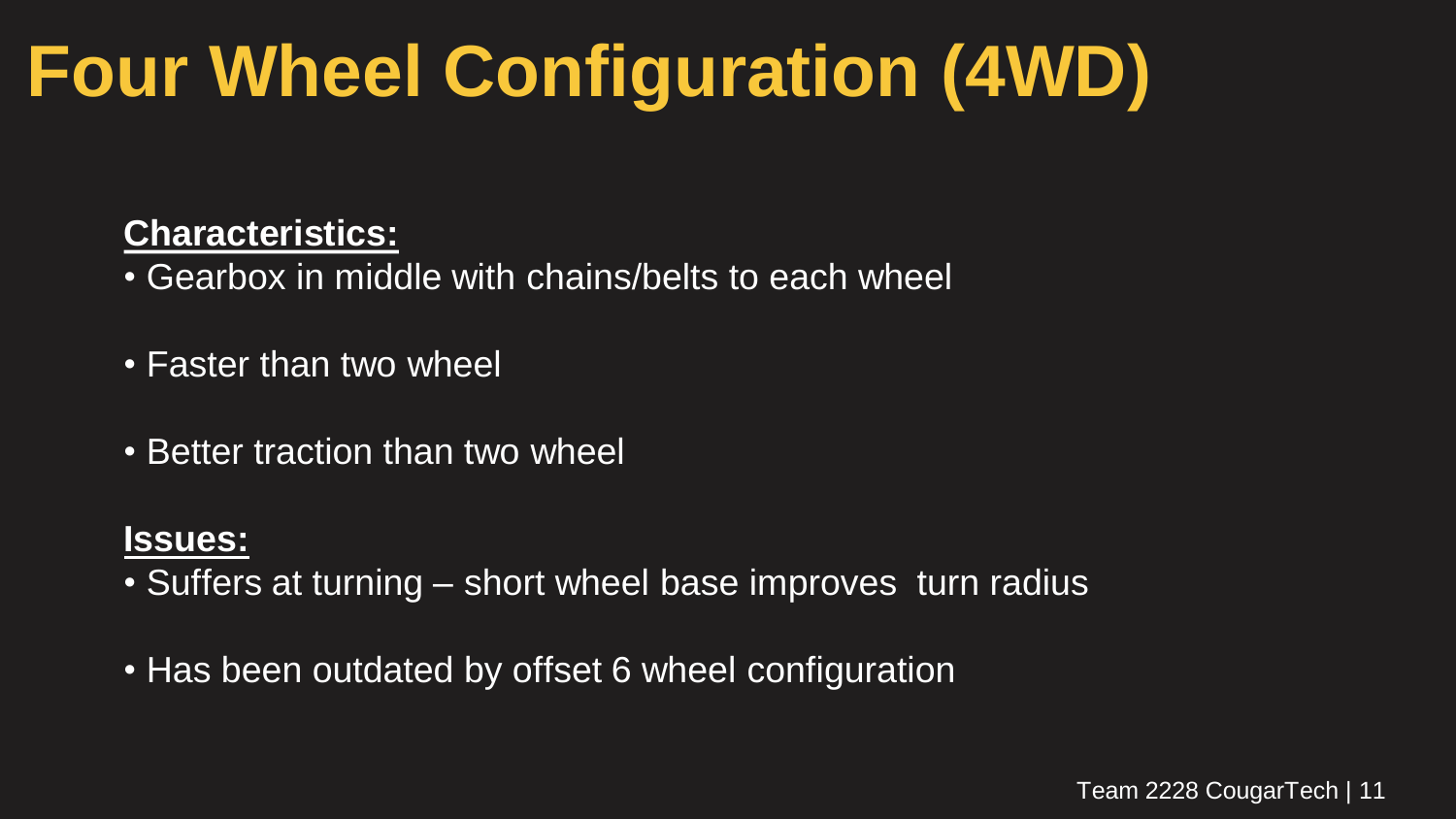# **Six Wheel Configuration (6WD)**

**Characteristics:**

- Higher traction than four wheel drive
- The middle wheel is slightly lower. This effectively divides the wheel base in half.
- During acceleration or deceleration the robot is a 4WD robot depending on the center of gravity

#### **Issues:**

- Requires chains or belts to drive all the wheels
- For smooth two wheel turning the location of center of gravity is important (Should be closer to the center wheel)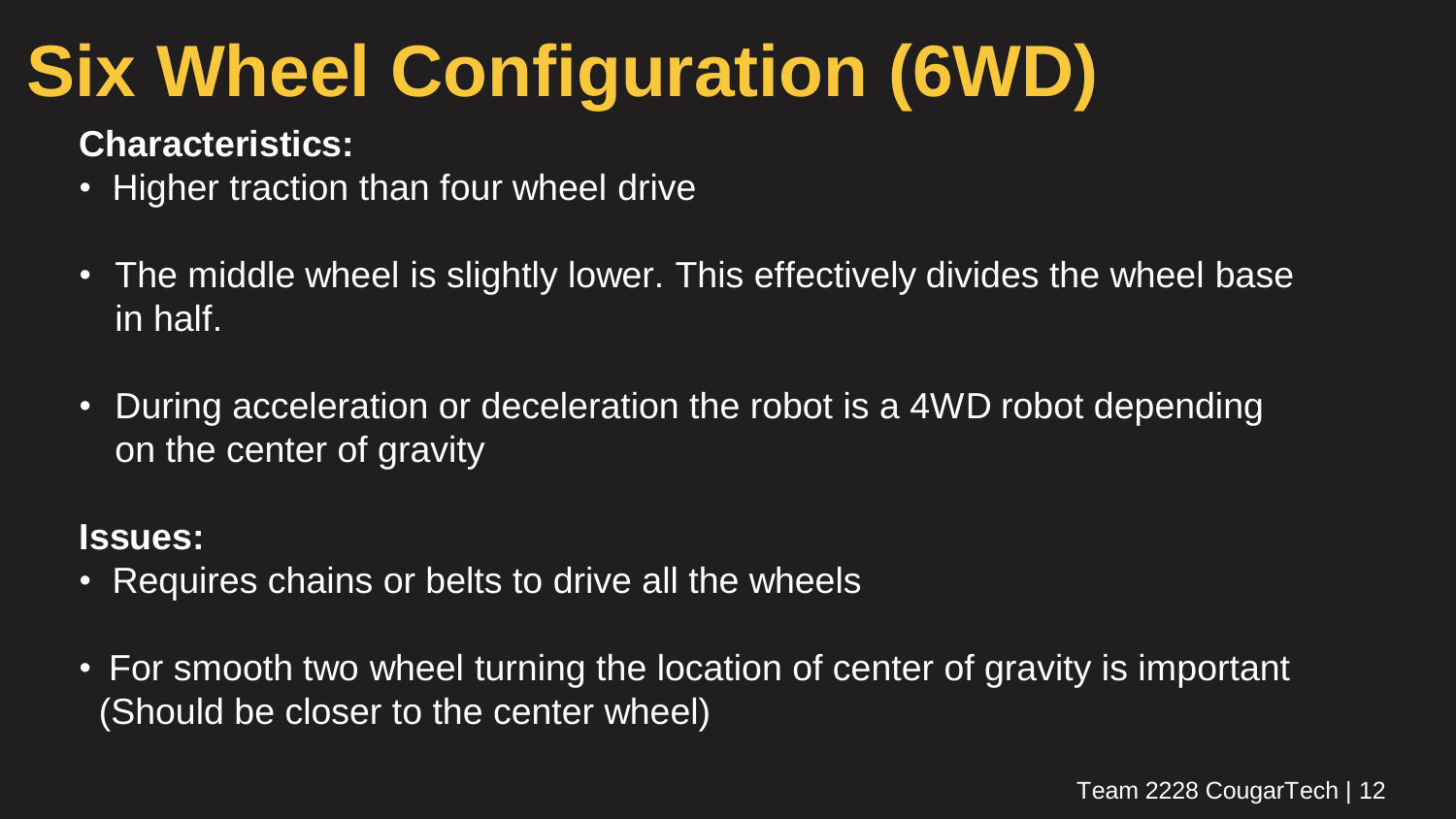## **Six Wheel Configuration Examples**

Andymark



Vex-pro





"West Coast drive first used by many teams on the west coast. It also has the wheels cantilevered"

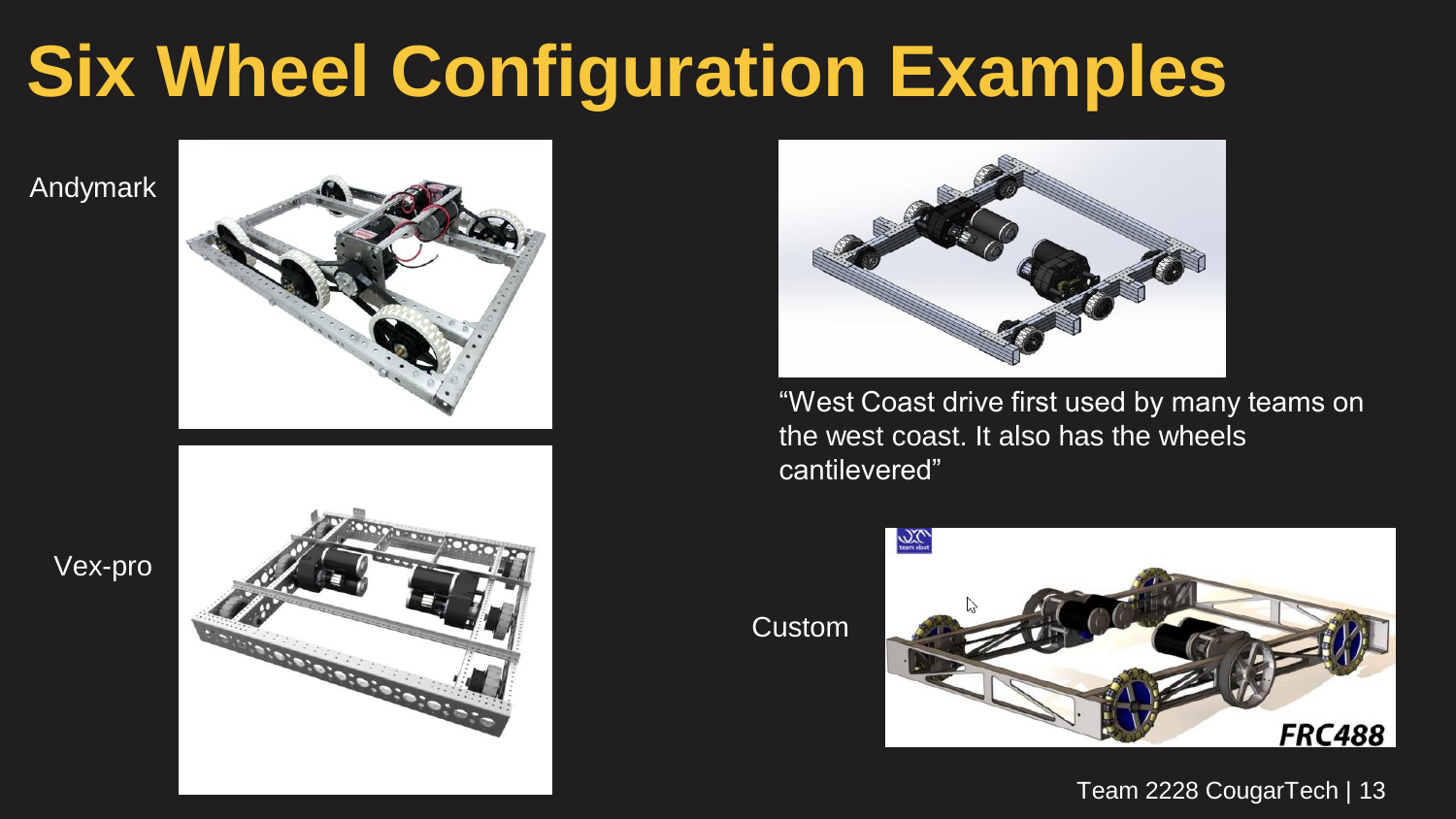# **Omni Wheel Configuration**

#### **Characteristics:**

- Provides more maneuverability( rotation, strafing[left-right movement])
- Easier to align to game objects and playing field objects

**Issues:**

- Fairly complex wheels
- Lower traction
- Less speed and pushing force
- More complex to mount and control

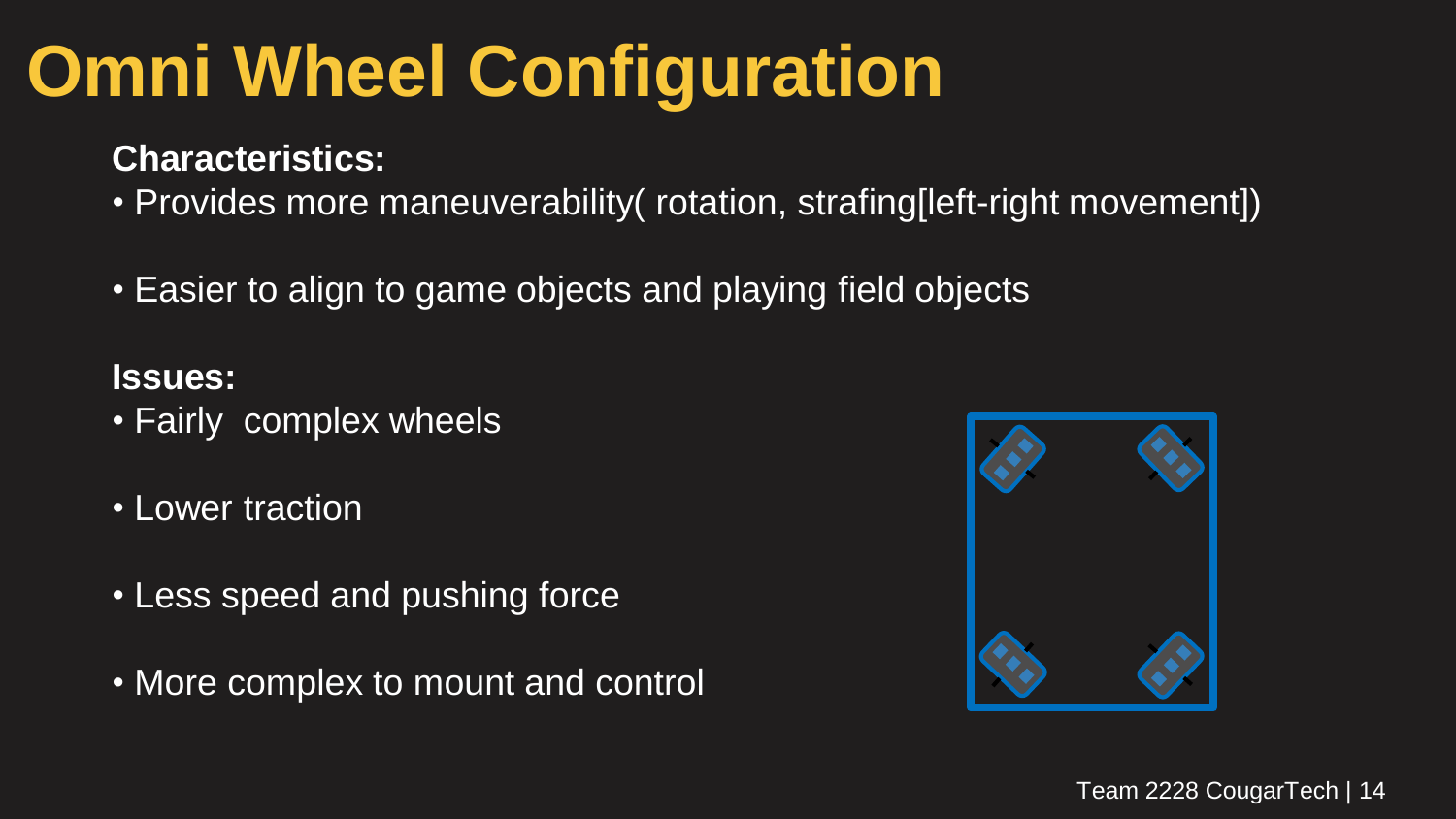# **Omni Wheel Configuration Examples**



#### "Kiwi Drive"



Team 1114 - 2015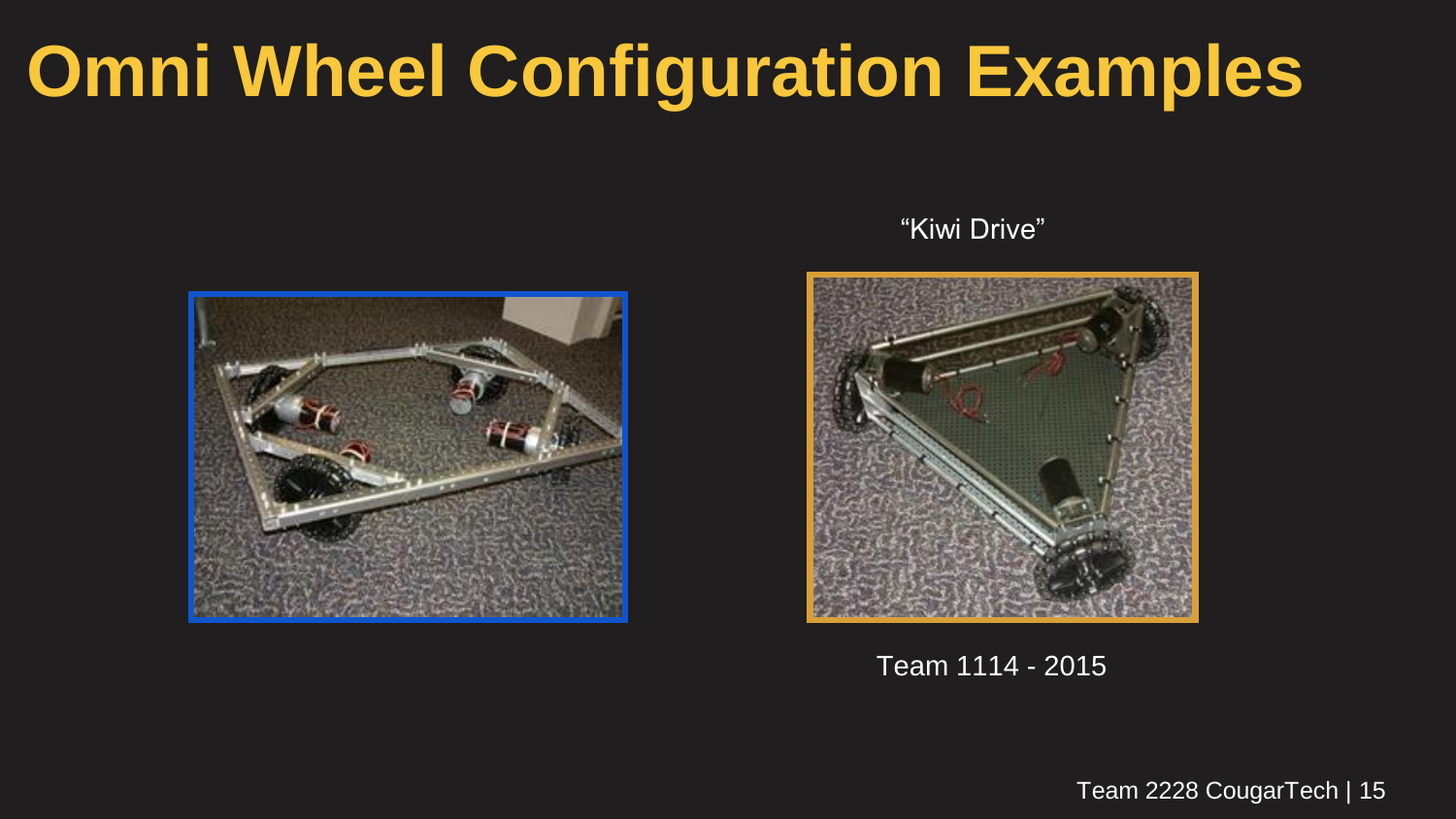### **Omni Wheel "H" Configuration Examples**

#### Team 1114





Requires pneumatic cylinder to engage strafing wheel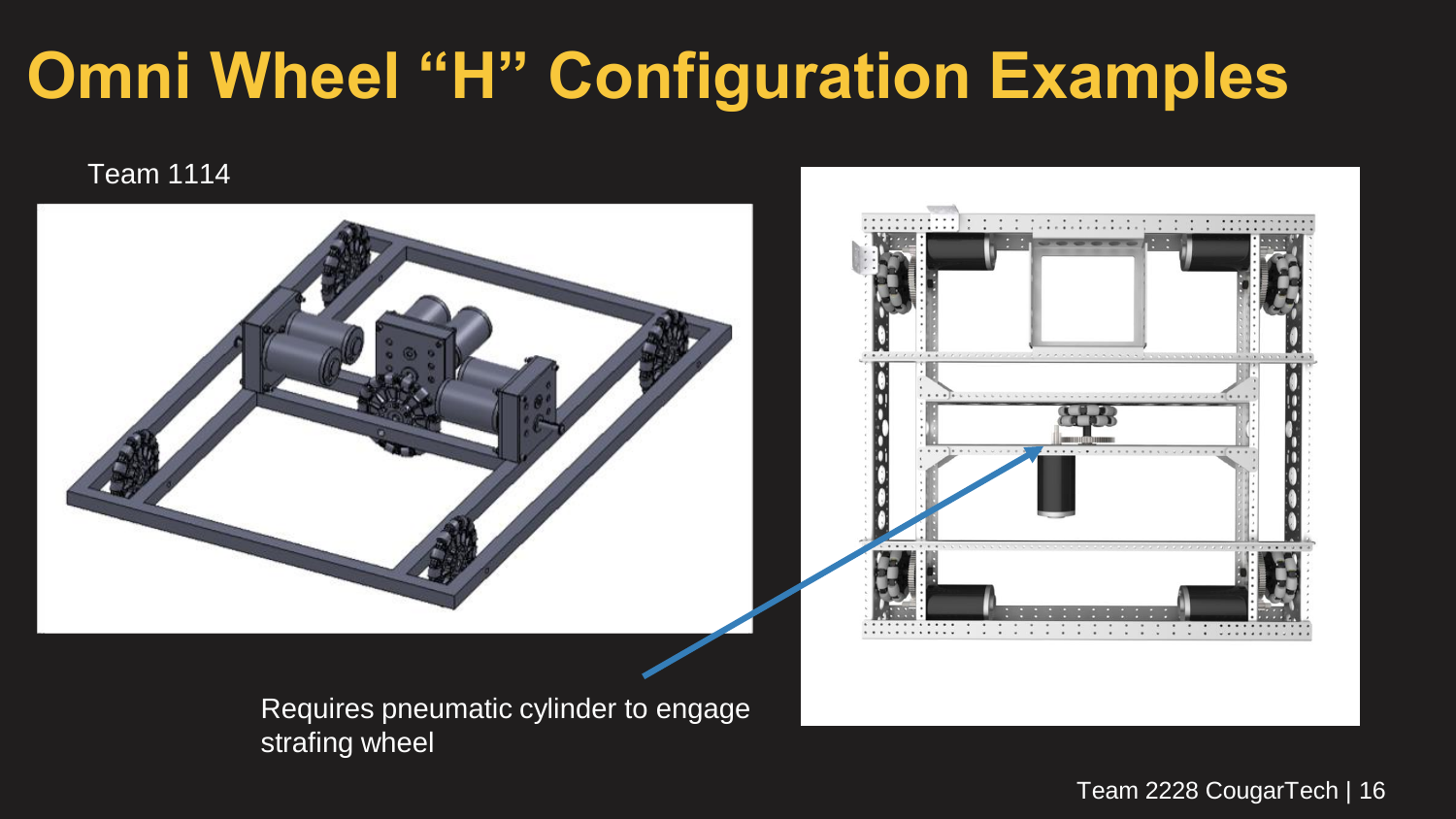# **Mecanum Wheel Configuration**

#### **Characteristics:**

- Provides more maneuverability( rotation, strafing[left-right movement])
- Easier to align to game objects and playing field objects

#### **Issues:**

- Complex wheels
- Lower traction
- Less speed and pushing force
- Complex to control effectively
- Requires a lot of driver training

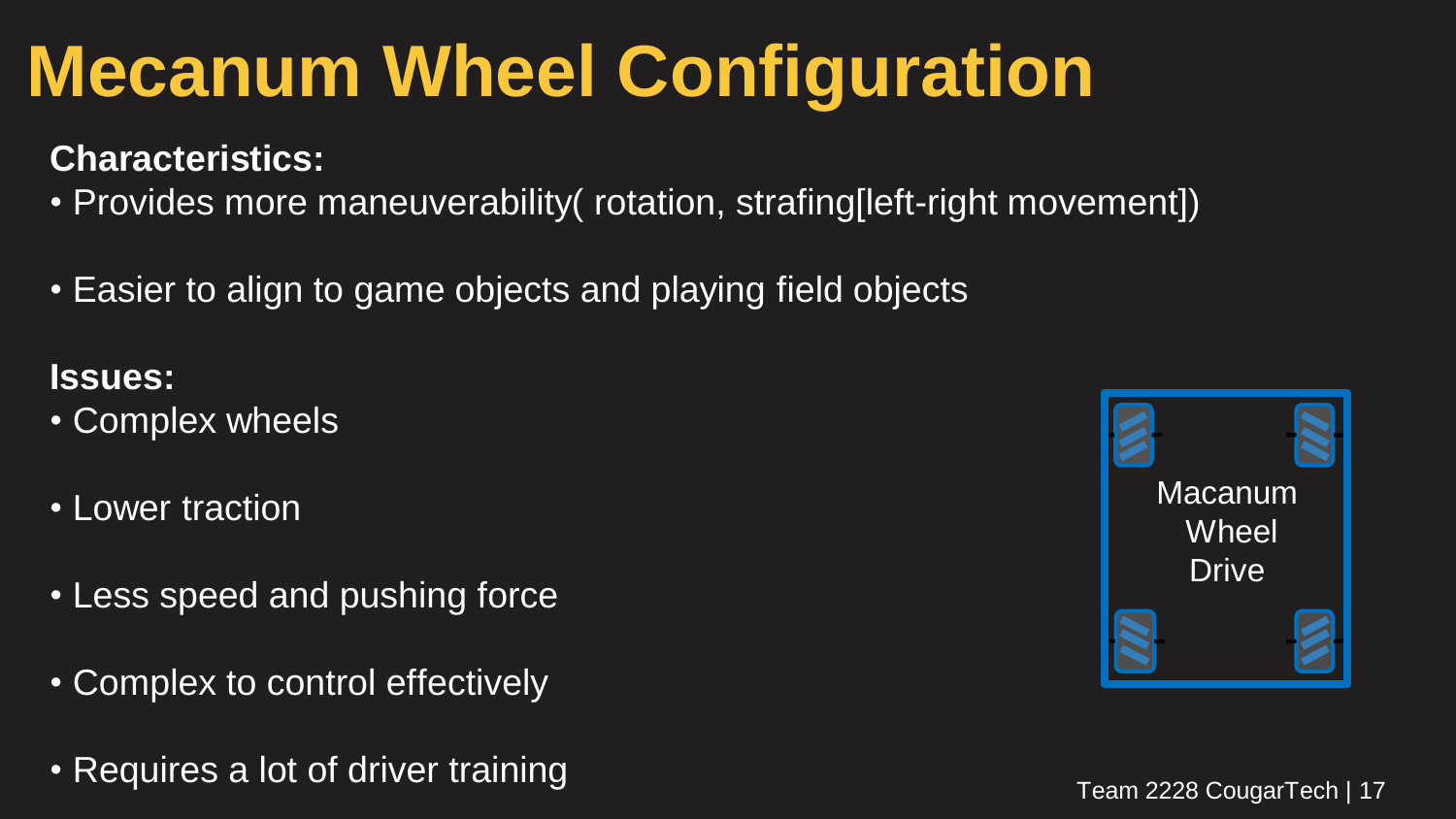### **Mecanum Wheel Configuration Examples**



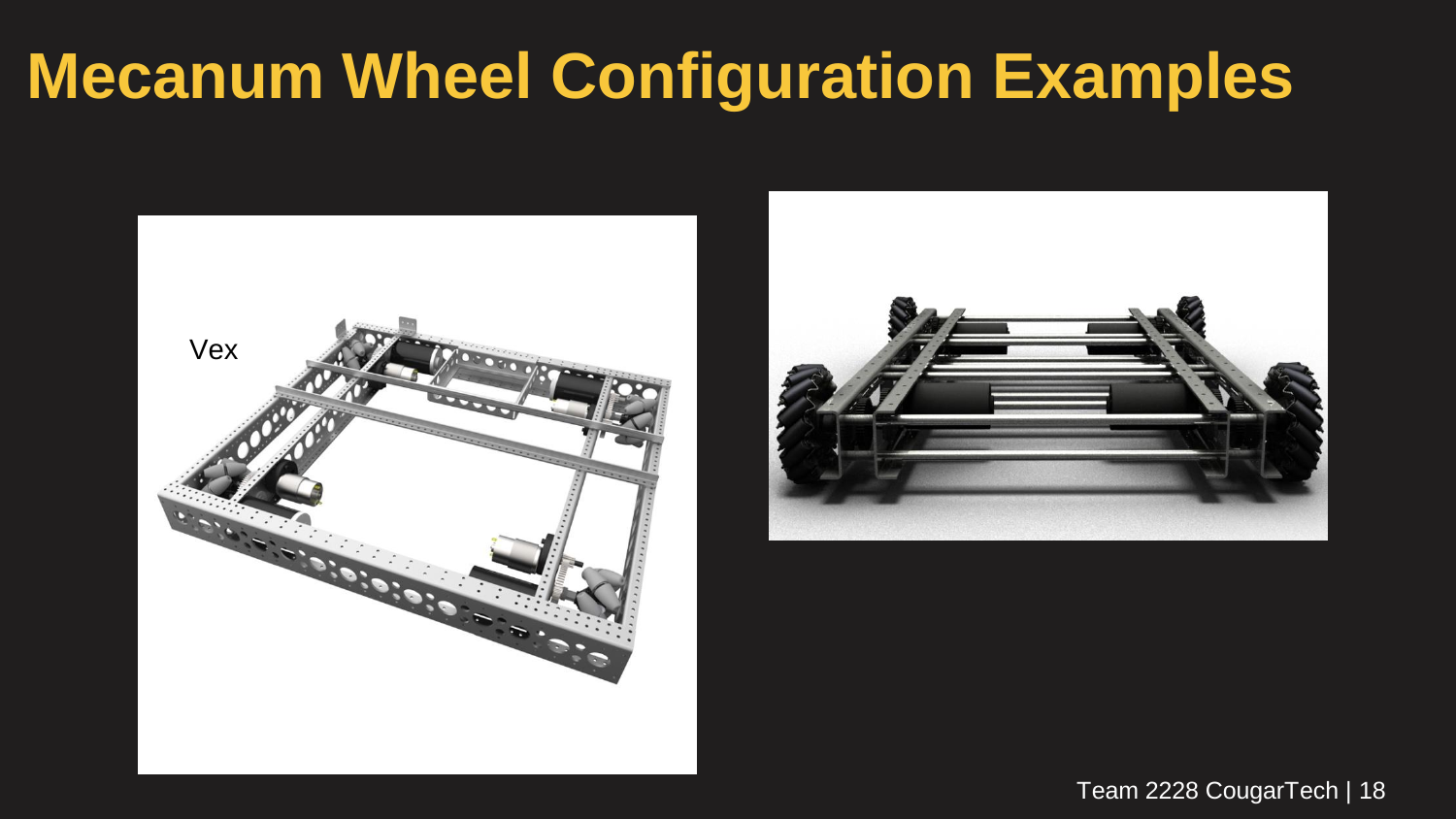### **Octocanum Wheel Configuration**

Mecanum Configuration



Team 1212

Requires pneumatic cylinder to engage friction wheels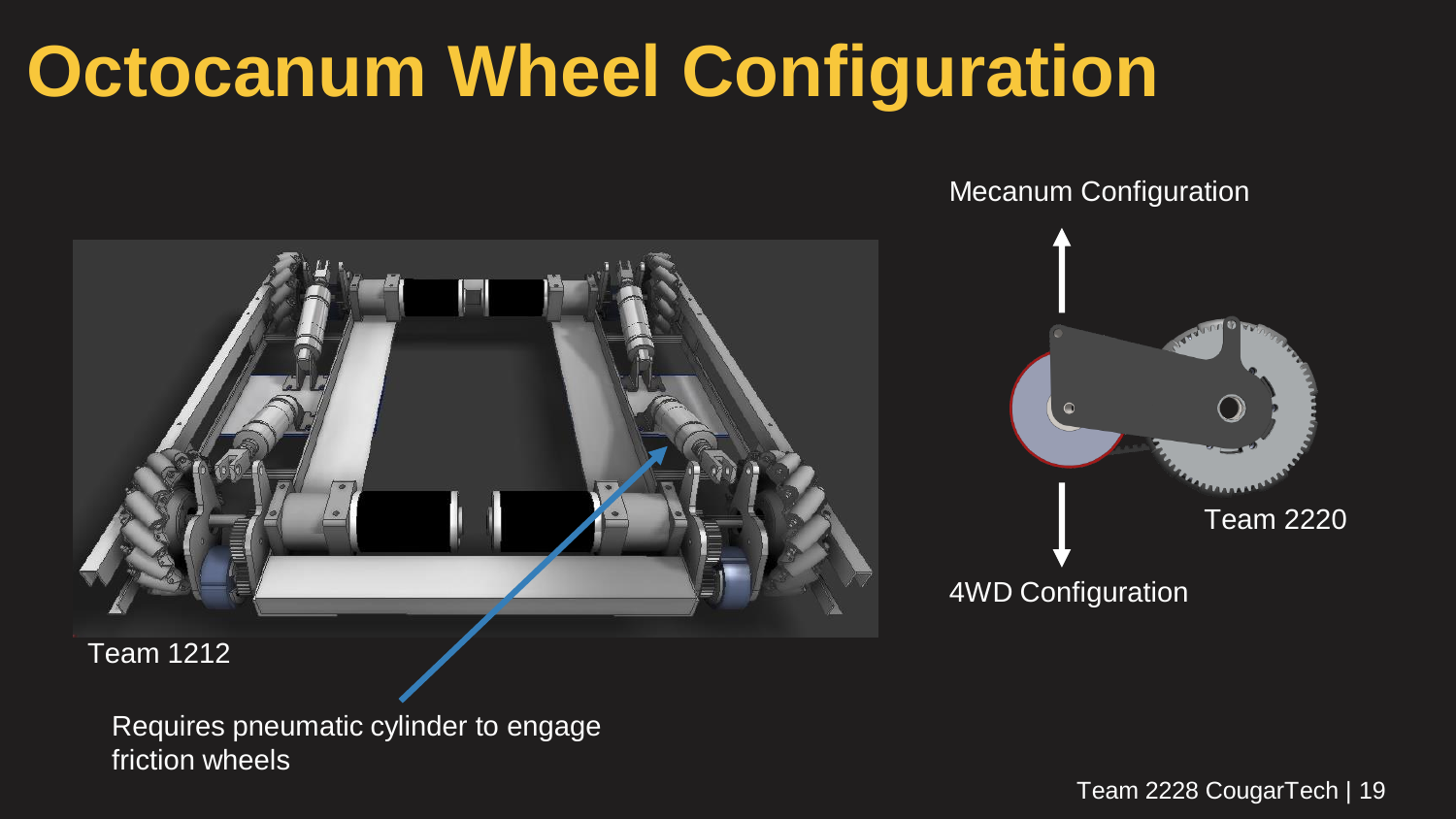# **Swerve/Crab Wheel Configuration**

#### **Characteristics:**

- Each wheel independently steered
- Good traction and maximum pushing force
- Easier to align to game objects and playing field objects

#### **Issues:**

- Complex to build ~\$300-\$400
- Very complex to program effectively



Team 1640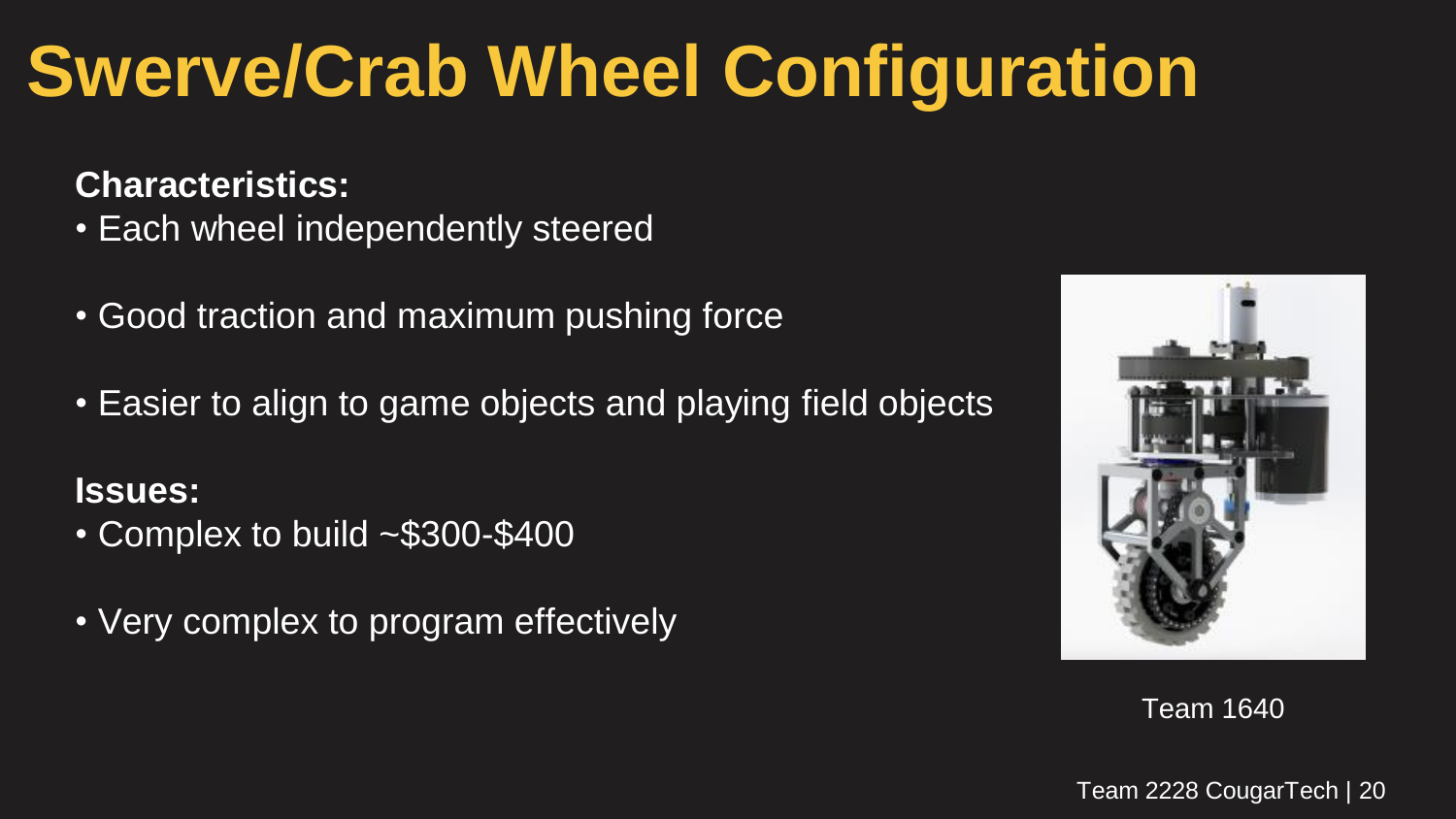### **Swerve/Crab Wheel Configuration Example**



Rotation Motor





Team 1640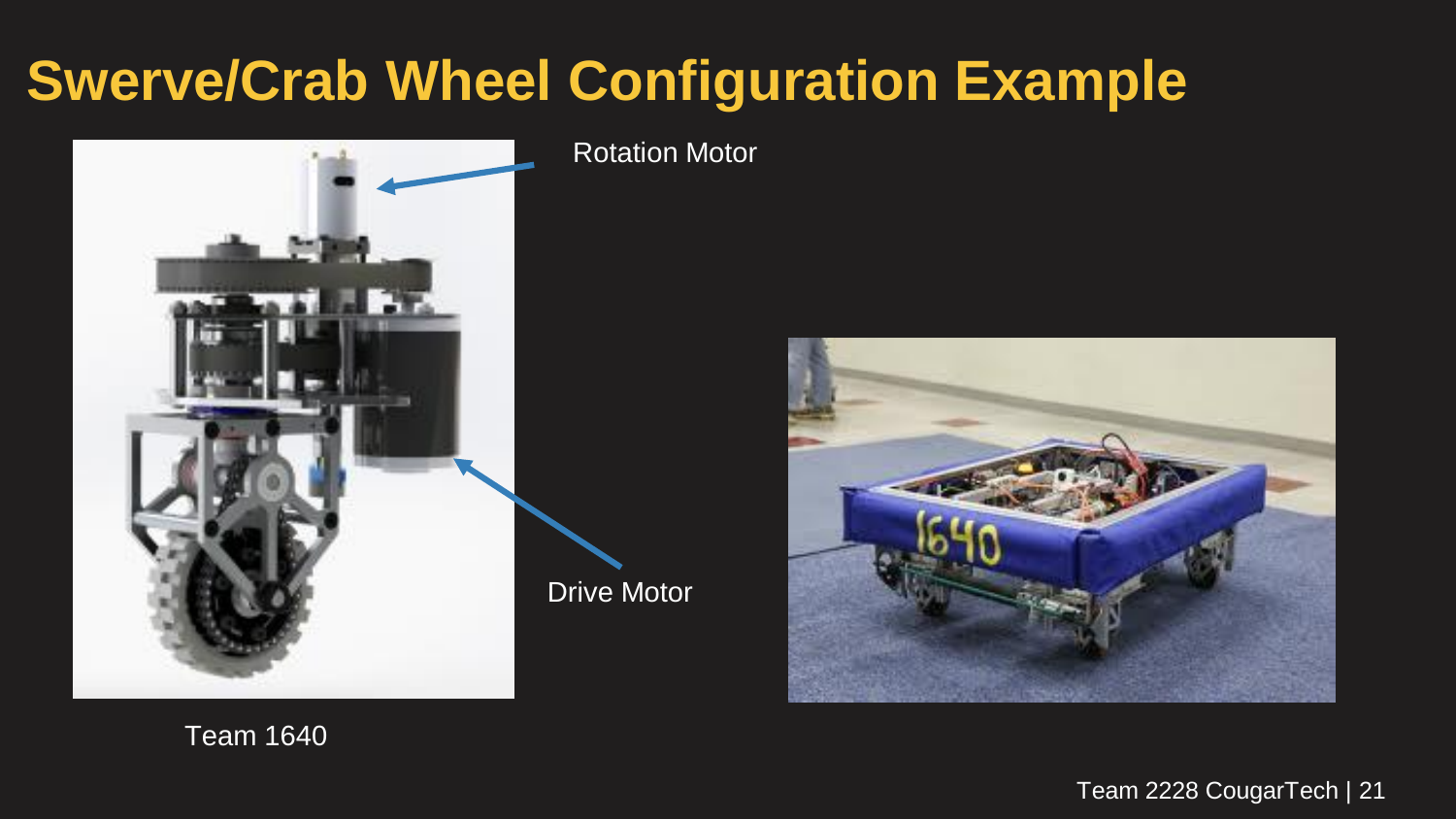### **Einstein Drive Train History - (%) in Qtr Finals**

| <b>Year</b><br>$\mathsf{n}$ | <b>TANK</b><br><b>TREAD</b> | 2DW | 4WD | 6DW | 8WD | <b>SWERV</b><br>Е | <b>BUTTERFLY</b> |
|-----------------------------|-----------------------------|-----|-----|-----|-----|-------------------|------------------|
| 2005                        |                             |     | 59  | 34  |     | $\overline{7}$    |                  |
| 2006                        | 50                          | 29  |     | 21  |     |                   |                  |
| 2007                        |                             |     |     | 100 |     |                   |                  |
| 2008                        |                             |     |     | 90  |     | 10                |                  |
| 2009                        |                             |     |     | 91  |     | 9                 |                  |
| 2010                        |                             |     |     | 68  | 32  |                   |                  |
| 2011                        |                             |     |     | 100 |     |                   |                  |
| 2012                        |                             |     |     | 93  |     | $\overline{7}$    |                  |
| 2013                        |                             |     |     | 100 |     |                   |                  |
| 2014                        |                             |     | 6   | 56  | 19  | 13                | 6                |

http://frcdesigns.com/2014/10/10/hl-einstein-drivetrains/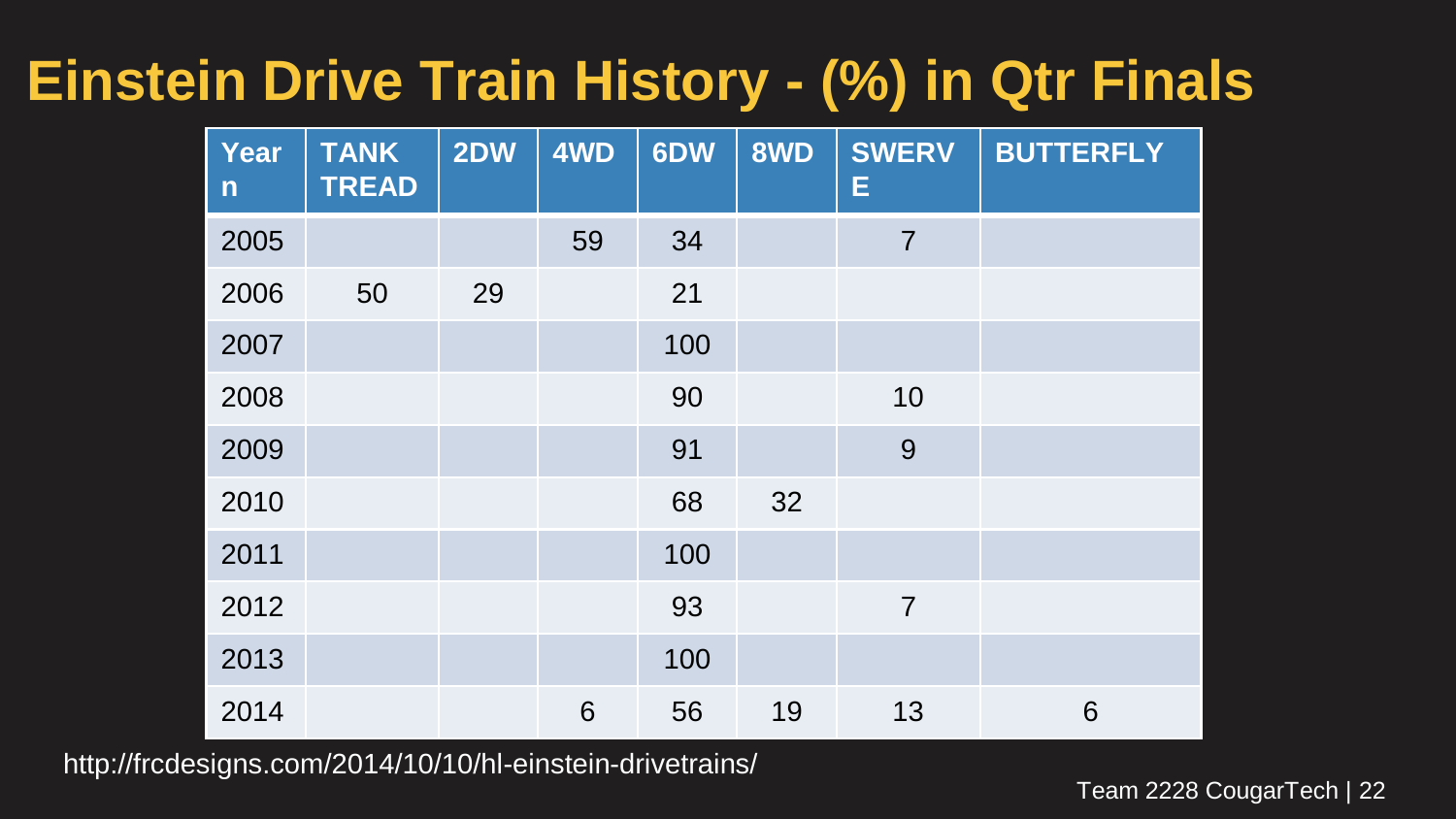### **Rules of Thumb for Robot Speed**

#### **Single Speed:**

• Fast speed is typically 10 – 18 feet per sec

#### **Two Speed:**

- Slow speed is typically 4 8 feet per second
- Fast speed is typically 10 18 feet per second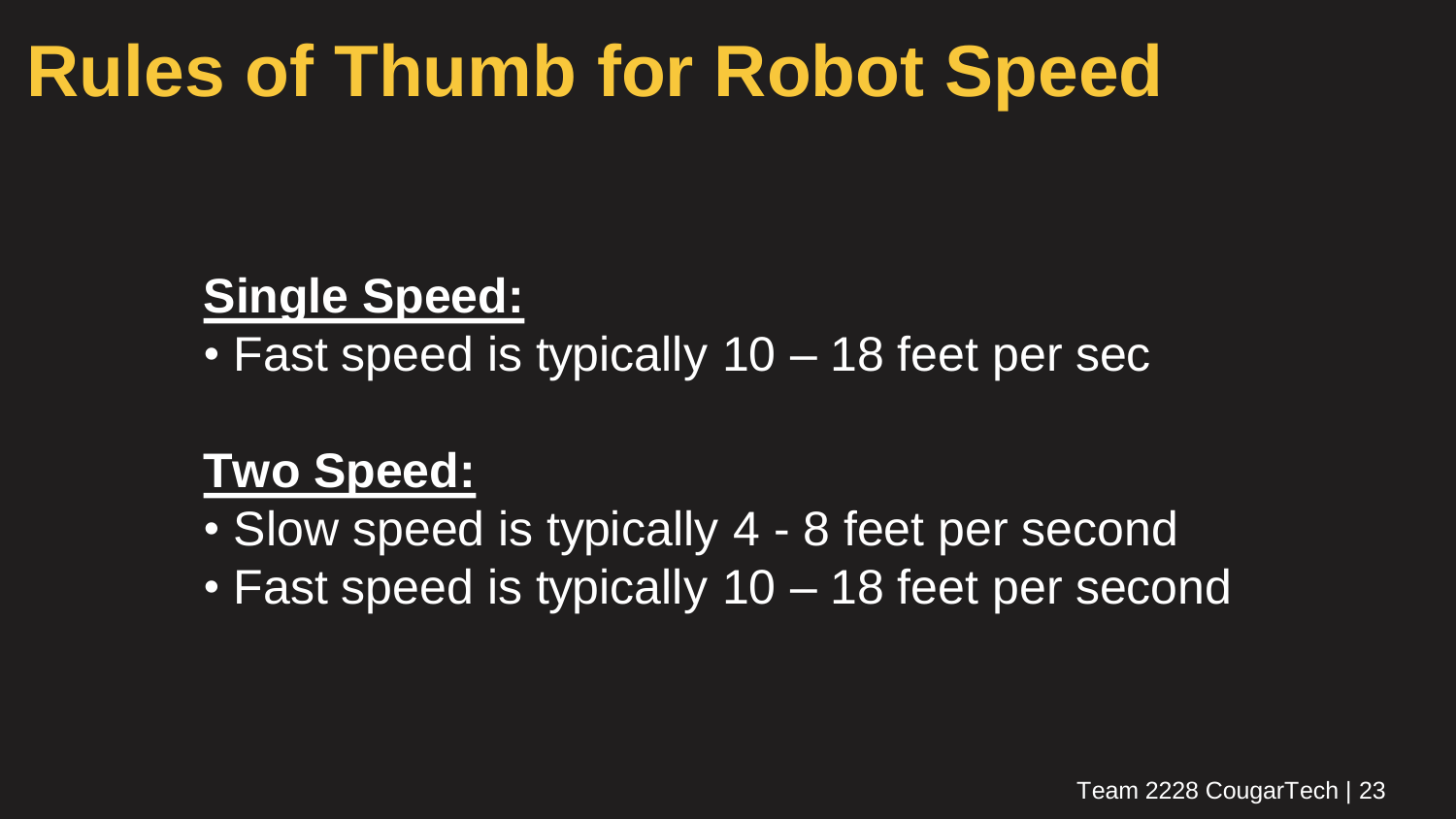# **Choosing a Drive System**

During the development of the game strategy the motions of the robot and game object acquisition process should be established.

In determining the drive system the following questions should be asked: • Does the robot need speed?

- Does the robot need to push or block?
- Does the robot need to strafe?
- Does the robot need to make quick turns?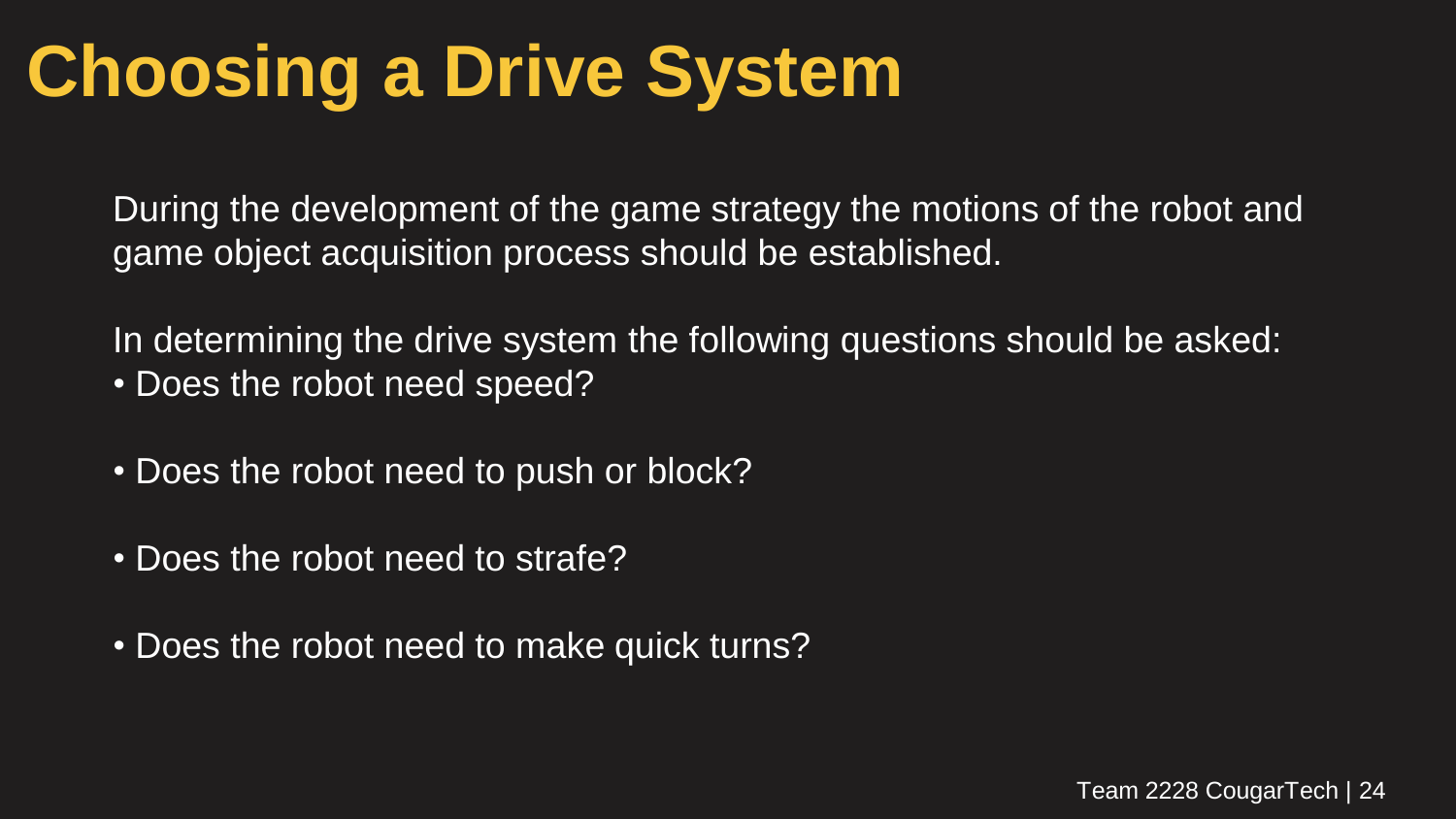### **Center of Gravity-Newton and Momentum**

#### **Newton's first law of motion states:**

"An object at rest stays at rest and an object in motion stays in motion with the same speed and in the same direction unless acted upon by an unbalanced force." Objects tend to "keep on doing what they're doing."

For example: You are driving in a car at high speed and stop quickly. What happens to you?

#### **Momentum:**

When something is moving it has momentum. The heavier it is and the faster it is moving, the harder it is to stop. So momentum is a kind of measurement of how hard it is to stop something in motion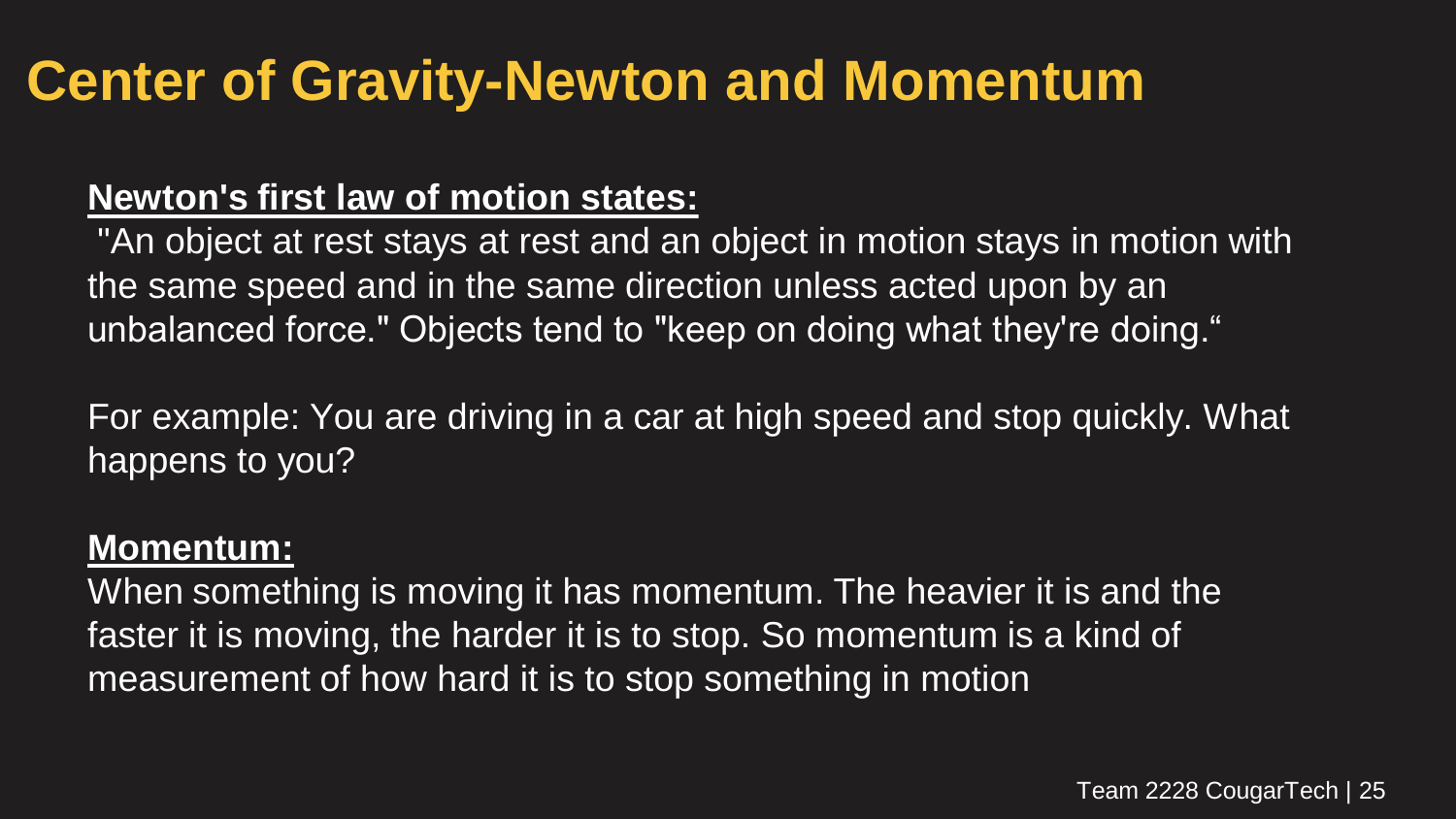### **Center of Gravity-Center of Mass**

#### **Definition of** *CENTER OF GRAVITY*

The point at which the entire weight of a body may be considered as concentrated so that if supported at this point the body would remain in equilibrium in any position(Merriam-Webster)

For example: The center of mass for a cube is the center of the cube.

#### **Some rules for stability:**

- It is more difficult to make an object with a low center of gravity topple than a structure with a high centre of gravity.
- A structure with a wide base is generally more stable than a structure with narrow base.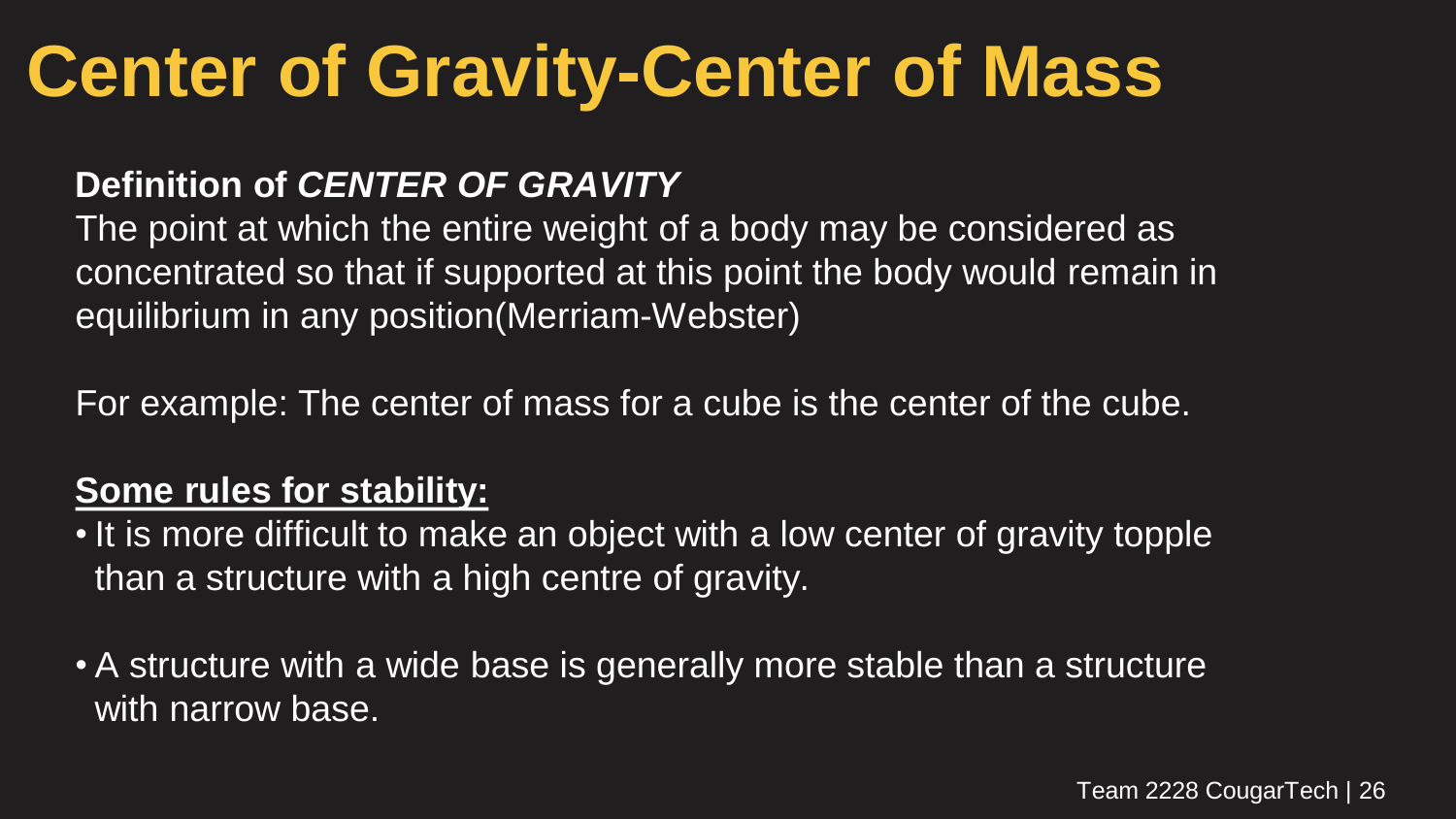# **Stability Triangle**

- If B raises off the ground and the brown arrow moves past A, the robot will fall backwards
- If A raises off the ground and the brown arrow moves past B, the robot will fall frontwards

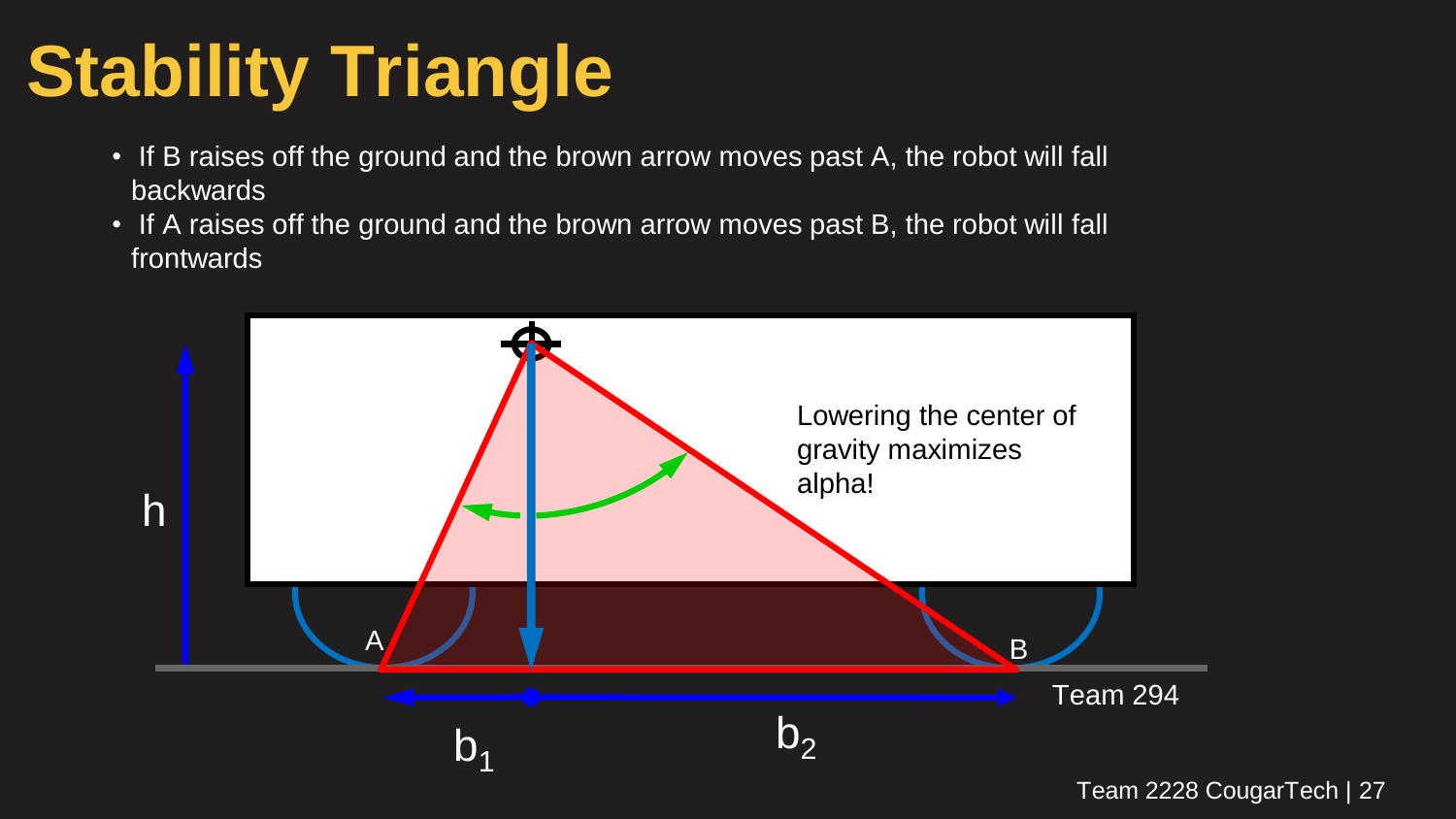# **Stability Examples**

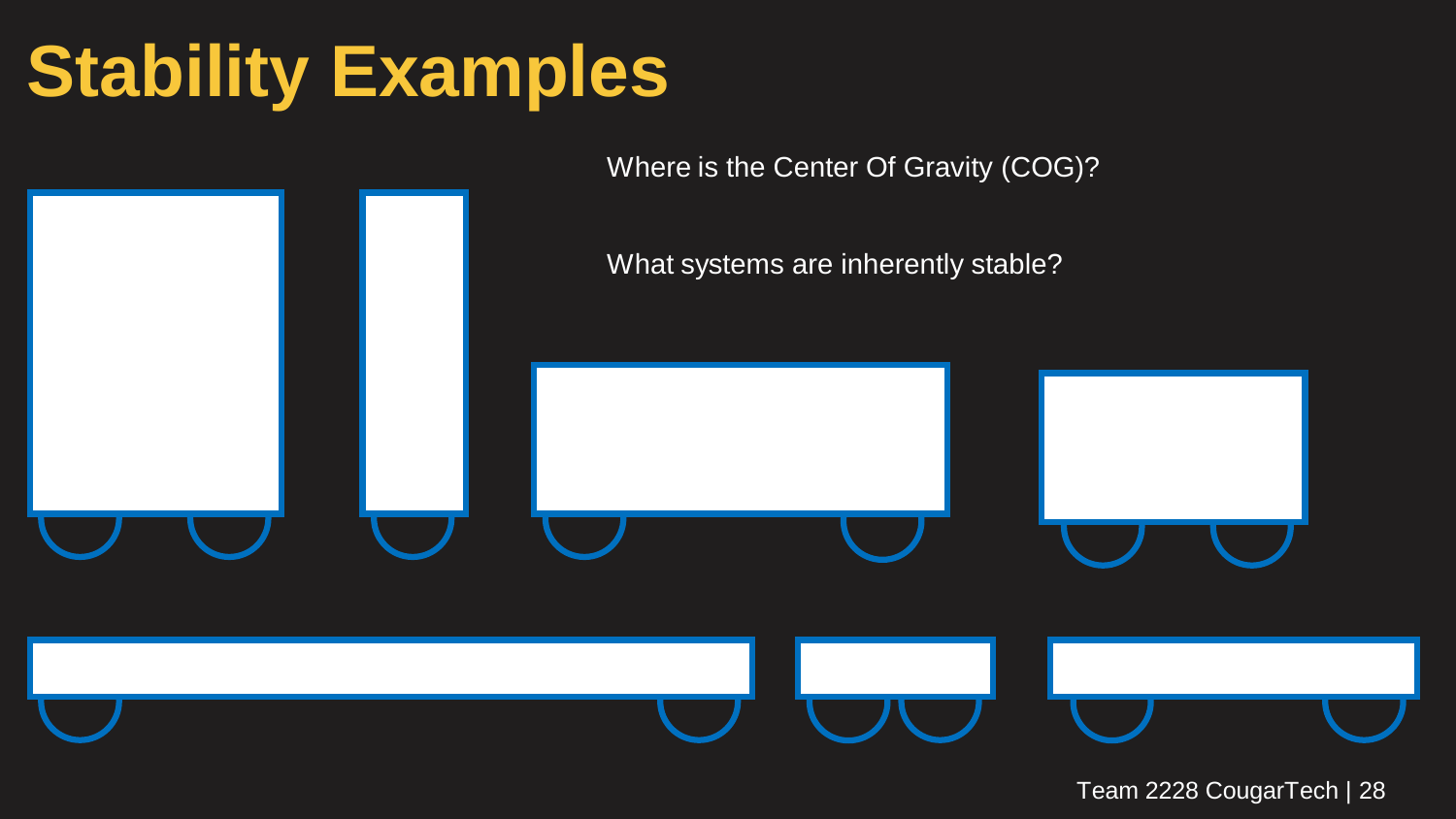### **Best Practices**

- All Wheels should be driven. Especially for wheels that support significant weight.
- The chassis should be level. An uneven chassis has a large effect on steering
- Weight of the robot should be over the drive wheels. The battery is a large weight component and should be place at the center of the wheel base.
- For traction: maximize weight & friction coefficients
- A common drive-train (wheels driven from one gear box and one set of motors with power transmitted via chains or belts) has an advantage over individually driven wheels in that, a common drive-train provides all the torque to loaded wheels as wheel loading changes.